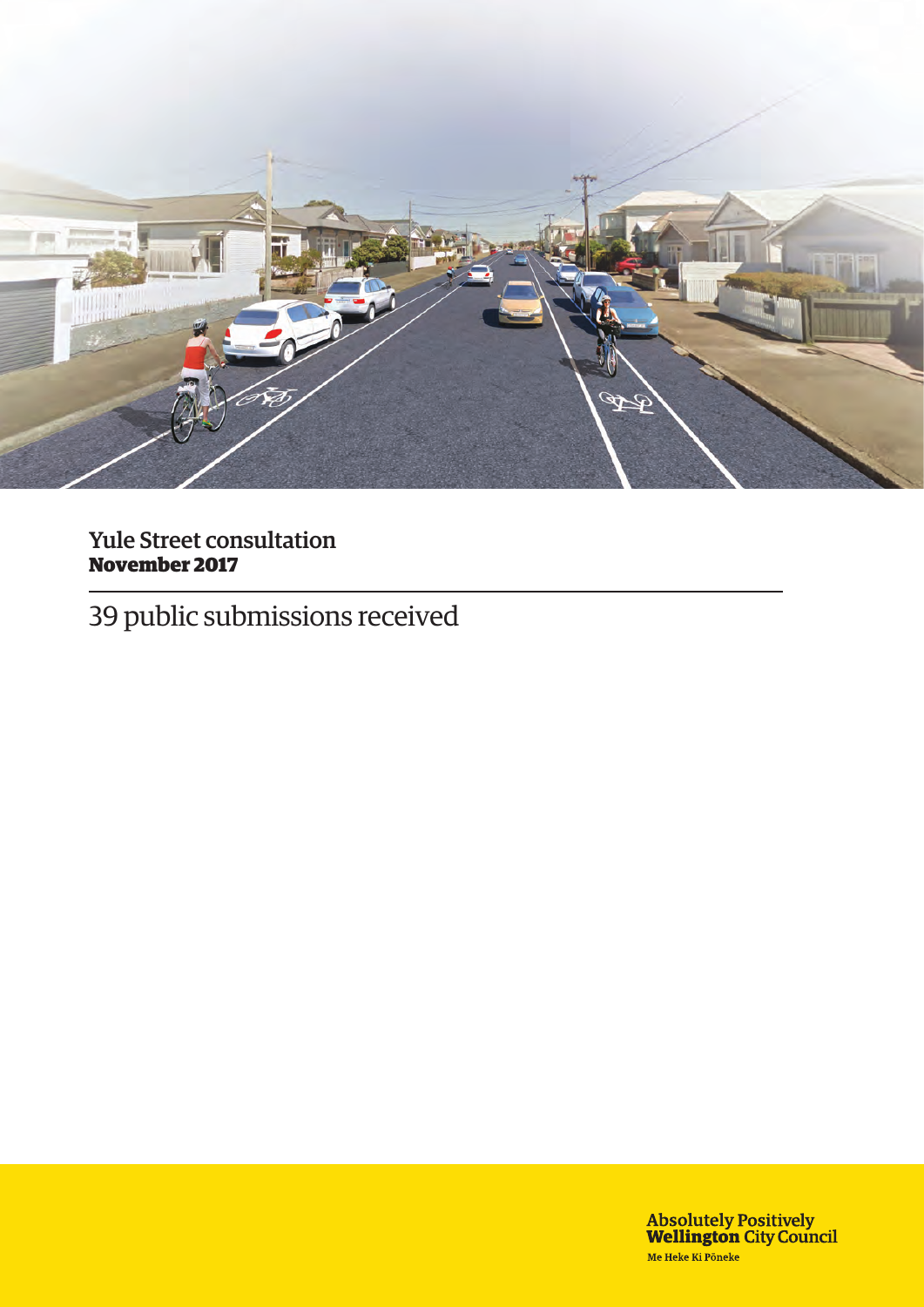| Submission     | Name                   | On behalf of:                         | Suburb            | Page |
|----------------|------------------------|---------------------------------------|-------------------|------|
| 1              | Alastair               | Individual                            | Aro Valley        | 2    |
| $\overline{2}$ | Alex                   | Individual                            | Lyall Bay         | 3    |
| 3              | <b>Andrew Bartlett</b> | Individual                            | Strathmore Park   | 4    |
| 4              | Ashley Dunstan         | Individual                            | Kilbirnie         | 5    |
| 5              | Ben                    | Individual                            | Newtown           | 6    |
| 6              | <b>Bruce Welsh</b>     | Individual                            | Kilbirnie         | 7    |
| 7              | Cath Blakely           | Individual                            | Vogeltown         | 8    |
| 8              | Catherine              | Individual                            | Kilbirnie         | 9    |
| 9              | Chris                  | Individual                            | Brooklyn          | 10   |
| 10             | Dan Hunt               | Individual                            | Hataitai          | 11   |
| 11             | Dee                    | Individual                            | Kilbirnie         | 12   |
| 12             | Dr Marion Leighton     | Doctors for Active, Safe<br>Transport | Newtown           | 13   |
| 13             | Eleanor Meecham        | Cycle Aware Wellington                | <b>Island Bay</b> | 14   |
| 14             | Elizabeth              | Individual                            | Kilbirnie         | 15   |
| 15             | Eric                   | Individual                            | Kilbirnie         | 16   |
| 16             | Harvey                 | Individual                            | Kilbirnie         | 17   |
| 17             | Isabella               | Individual                            | Other             | 18   |
| 18             | James                  | Individual                            | Brooklyn          | 19   |
| 19             | Jessica                | Individual                            | Kilbirnie         | 20   |
| 20             | Jon Bogacki            | Individual                            | Kilbirnie         | 21   |
| 21             | Julia Burgess          | Individual                            | Hataitai          | 22   |
| 22             | Kate A                 | Individual                            | Kilbirnie         | 23   |
| 23             | Kit & Ken Burford      | Individual                            | Seatoun           | 24   |
| 24             | Kylie                  | Individual                            | Other             | 25   |
| 25             | Maia                   | Individual                            | Kilbirnie         | 26   |
| 26             | Mark Johnston          | Individual                            | Melrose           | 27   |
| 27             | Murray Grindlay        | Individual                            | Kilbirnie         | 28   |
| 28             | Nick T                 | Individual                            | Newtown           | 29   |
| 29             | Patrick Morgan         | Individual                            | Newtown           | 30   |
| 30             | Pete Burtonwood        | Individual                            | Wadestown         | 31   |
| 31             | Peter                  | Individual                            | Lyall Bay         | 32   |
| 32             | Peter                  | Individual                            | Hataitai          | 33   |
| 33             | Peter                  | Individual                            | Kilbirnie         | 34   |
| 34             | Pru Popple             | Individual                            | Lyall Bay         | 35   |
| 35             | Richard                | Individual                            | Lyall Bay         | 36   |
| 36             | Ron Beernink           | Individual                            | Other             | 37   |
| 37             | Thomas O               | Individual                            | Not answered      | 38   |
| 38             | Tim Jenkins            | Individual                            | Wilton            | 39   |
| 39             | Yvonne Weeber          | Individual                            | Lyall Bay         | 40   |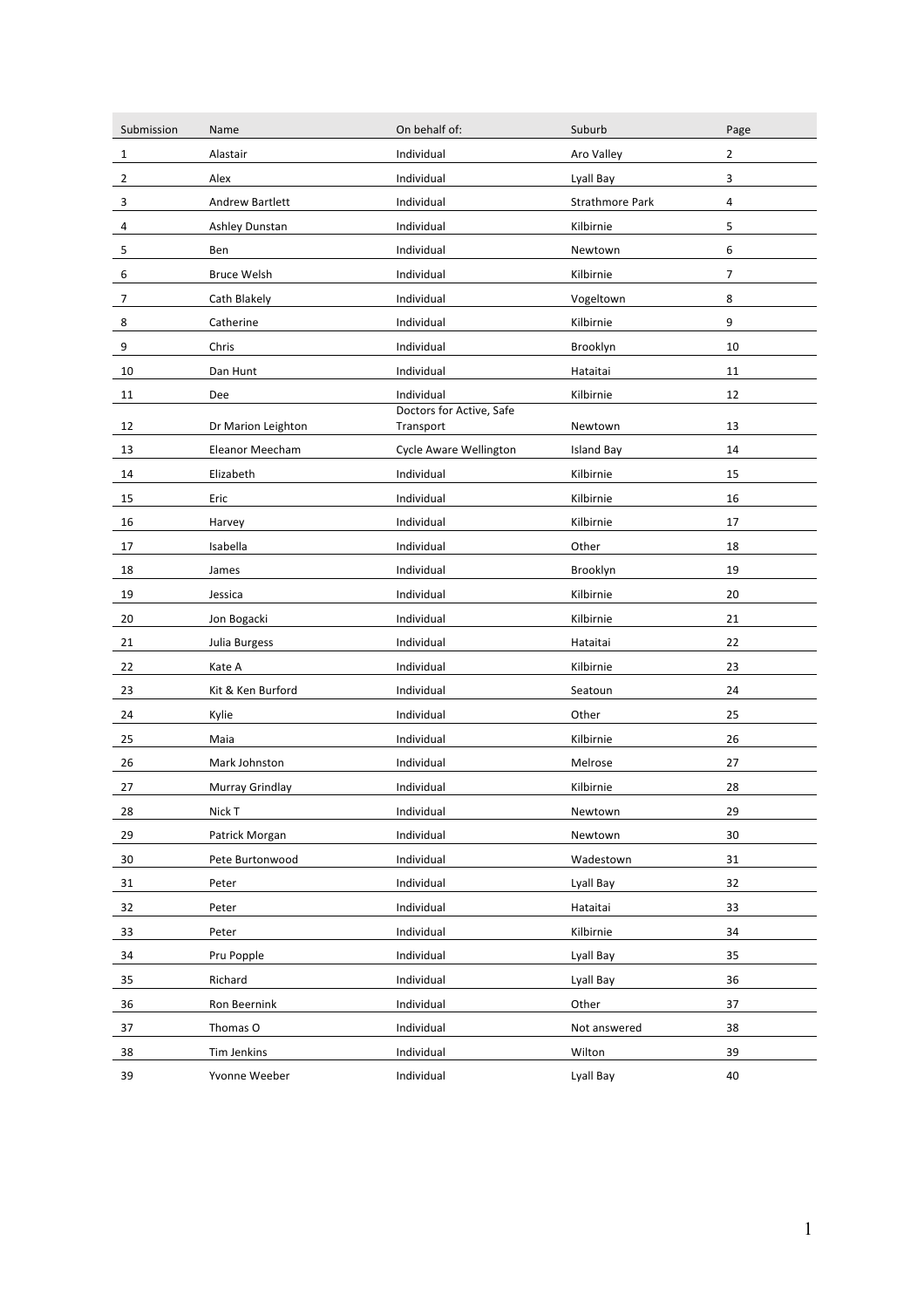## **Yule Street consultation Submission 1**<br>**Submission 1**

| <b>NAME:</b> | <b>SUBURB:</b> | ON BEHALF OF: | <b>ORAL PRESENTATION:</b> |
|--------------|----------------|---------------|---------------------------|
| Alastair     | Aro Valley     | Individual    | Not applicable            |

Overall support

Overall, do you support the proposal for bike lanes and the associated changes on Yule Street?

Comments:

**Yes**

**- Mark a door zone area between parked cars and cycle lane, as has been done on Victoria St. - Provide**  comfortable options for people on bikes turning from Coutts into Yule.

### Network importance

How important is it to make these improvements as part of a safer city-wide cycling network?

**Important**

Comments:

**Good feeder to Leonie Gill pathway** 

Other comments

Are there any other comments you would like to make about the proposed changes to Yule Street?

Comments: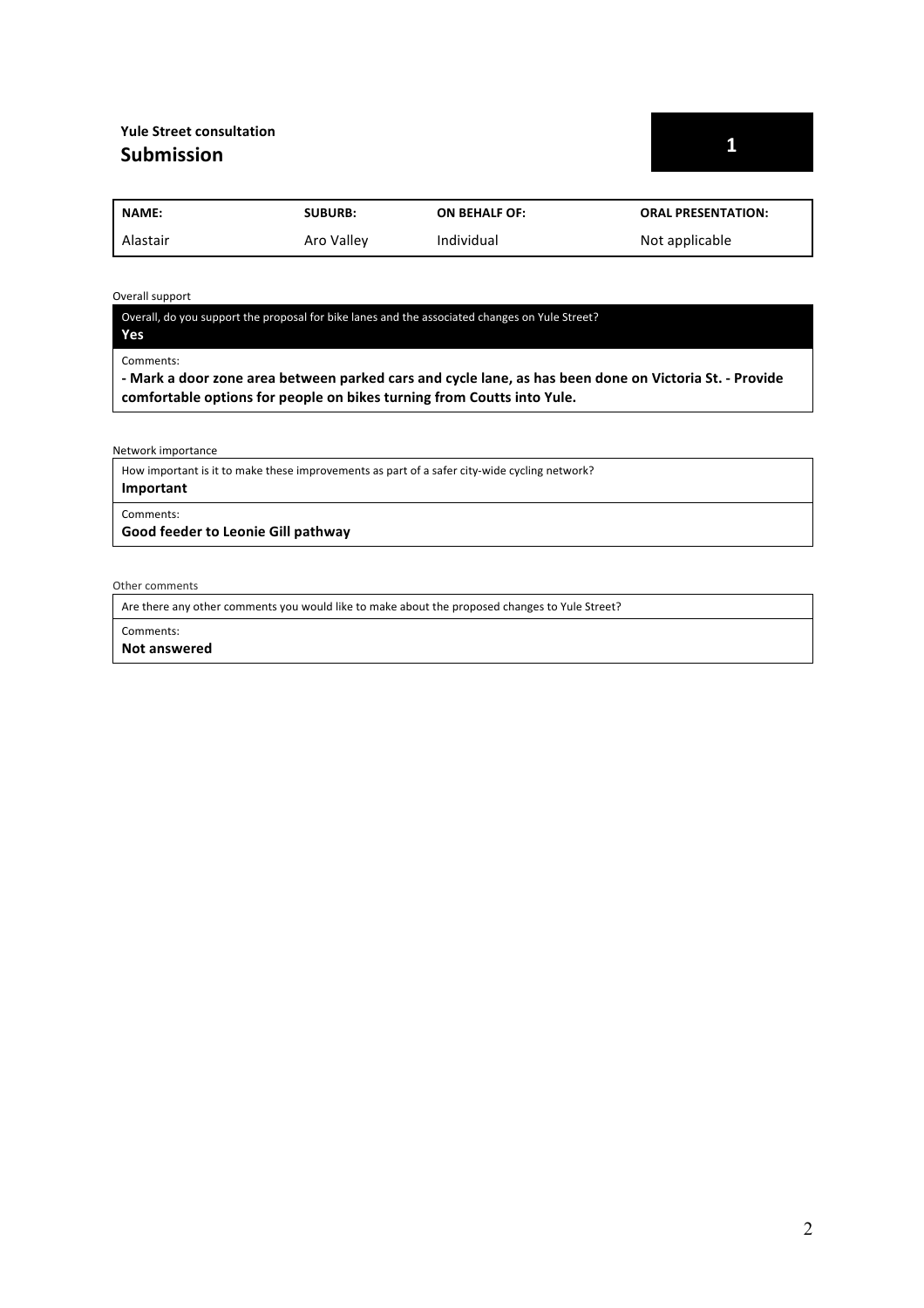# **Yule Street consultation Submission 2**<br>**Submission**

| <b>NAME:</b> | <b>SUBURB:</b> | <b>ON BEHALF OF:</b> | <b>ORAL PRESENTATION:</b> |
|--------------|----------------|----------------------|---------------------------|
| Alex         | Lyall Bay      | Individual           | Not applicable            |

Overall support

Overall, do you support the proposal for bike lanes and the associated changes on Yule Street?

Comments:

**No**

A waste of money for the limited cycle use. Confusion will reign at Coutts Street and Rongotai Road **intersections with Yule Street.**

### Network importance

How important is it to make these improvements as part of a safer city-wide cycling network?

**Not important** 

Comments:

**Not answered**

Other comments

Are there any other comments you would like to make about the proposed changes to Yule Street?

Comments: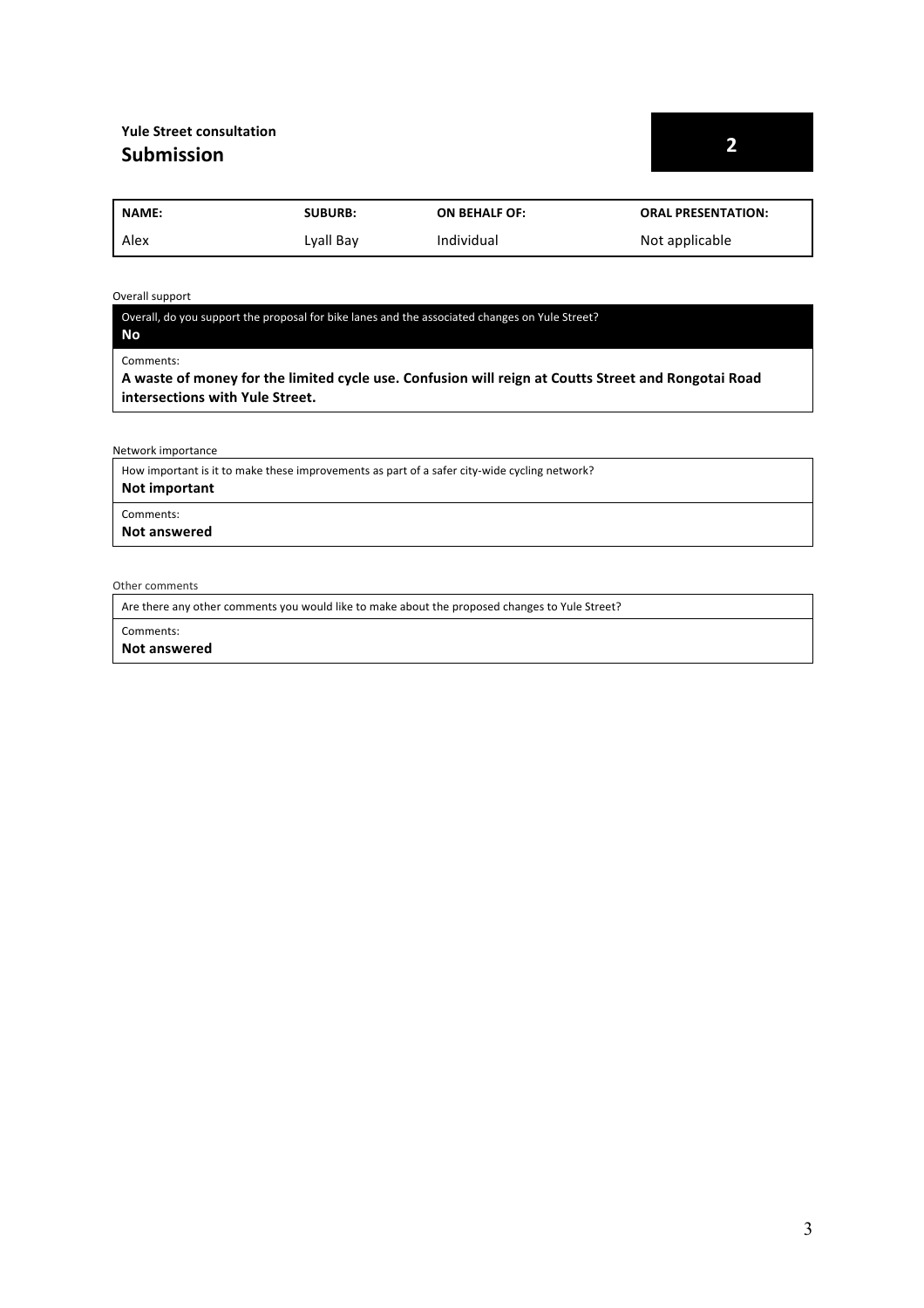| <b>NAME:</b>           | <b>SUBURB:</b>  | ON BEHALF OF: | <b>ORAL PRESENTATION:</b> |
|------------------------|-----------------|---------------|---------------------------|
| <b>Andrew Bartlett</b> | Strathmore Park | Individual    | Not applicable            |

Overall support

Overall, do you support the proposal for bike lanes and the associated changes on Yule Street? Yes, but with changes

#### Comments:

I support cycling lanes but this project feels under-cooked. Either the traffic on this street is so light that it can be replaced with a 30 limit and sharrow markings or there is sufficient traffic thatpeople on bikes need protection, which should NEVER be a door-zone cycle lane. There is no provision for proper connectivity at Coutts st, not even to the seperated cycleway at the next intersection, no protection across the intersection (where the danger is) and no connectivity across Rongatai Rd, just left-in/left-out.

Network importance

How important is it to make these improvements as part of a safer city-wide cycling network? **Important**

Comments:

This link would make more sense once it connects to the sorely-needed bridge over Cobham Dr. It is still an important link to the existing pathway, but should be treated as such.

Other comments

Are there any other comments you would like to make about the proposed changes to Yule Street?

Comments:

This should be a seperated cycleway or a shared path on one side, matching the standard of the roads/paths it seeks to link. To encourage uptake of bikes as a mode of transport, people need to experience a consistent level of service, and this does not meet that.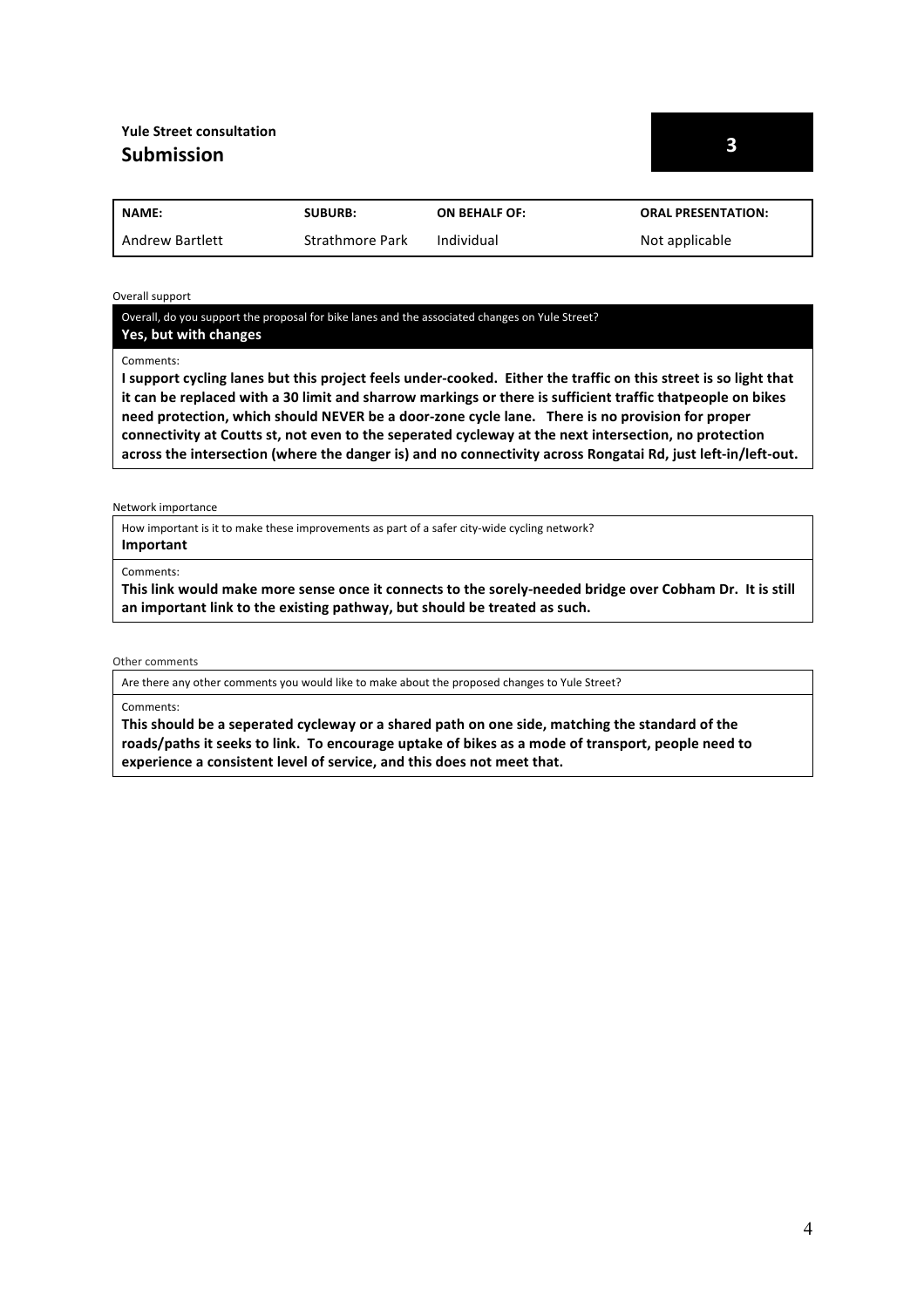| <b>NAME:</b>   | <b>SUBURB:</b> | ON BEHALF OF: | <b>ORAL PRESENTATION:</b> |
|----------------|----------------|---------------|---------------------------|
| Ashley Dunstan | Kilbirnie      | Individual    | Not applicable            |

Overall support

Overall, do you support the proposal for bike lanes and the associated changes on Yule Street?

Comments:

**No**

It isn't a quiet street and this limited infrastructure would put cyclists in danger. Proper infrastructure would be better for cyclists, but I'm not sure there is a strong enough use case.

### Network importance

How important is it to make these improvements as part of a safer city-wide cycling network?

**Not important** 

Comments:

**Not answered** 

#### Other comments

Are there any other comments you would like to make about the proposed changes to Yule Street?

Comments:

There needs to be more cues for cars to slow down for the Leonie Gill pathway. I think the raised road should be a proper pedestrian crossing with signage. Cars don't slow down and it can be stressful when using the facility with young children (eg biking ahead).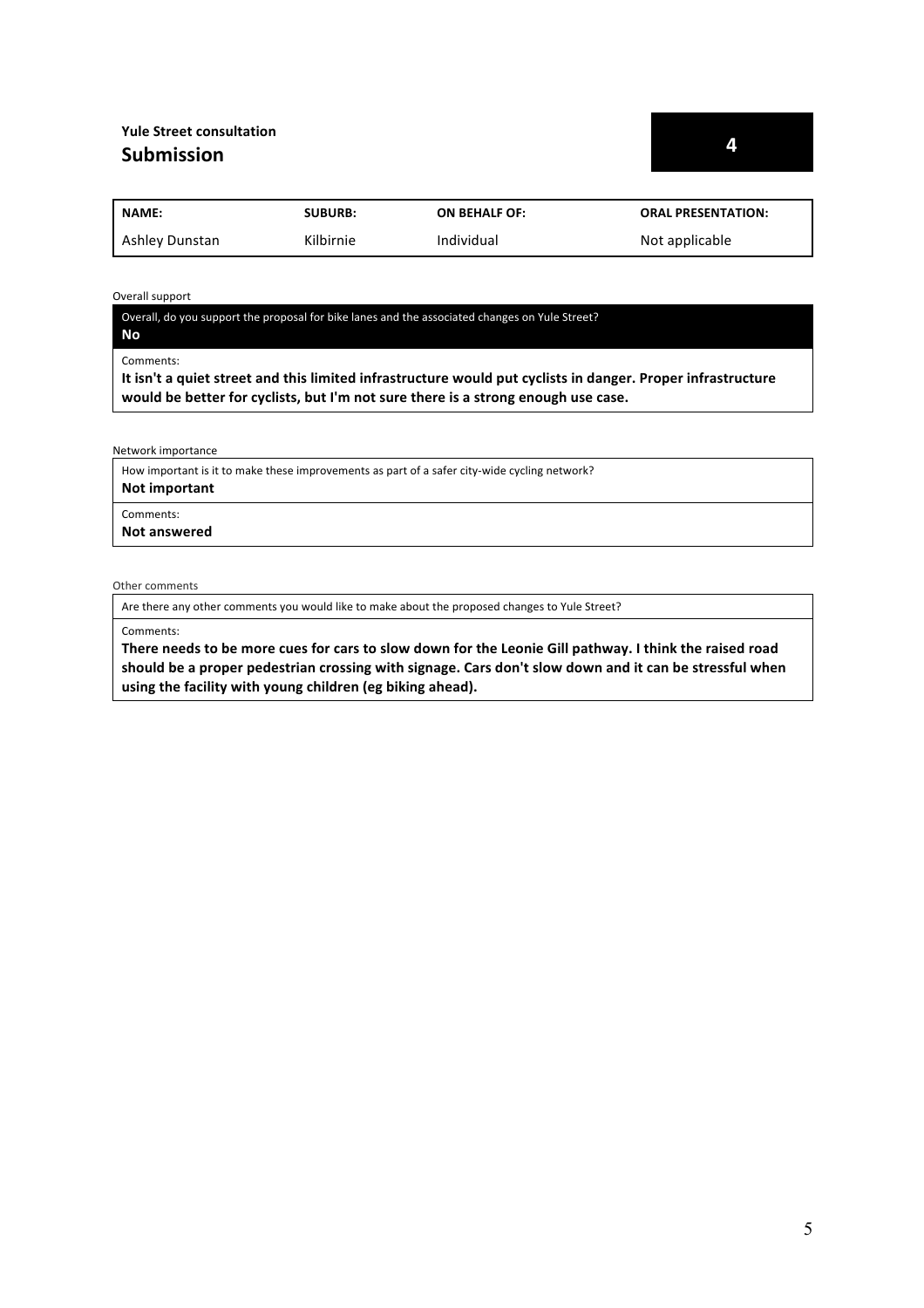| <b>NAME:</b> | <b>SUBURB:</b> | <b>ON BEHALF OF:</b> | <b>ORAL PRESENTATION:</b> |
|--------------|----------------|----------------------|---------------------------|
| Ben          | Newtown        | Individual           | Not applicable            |

Overall support

Overall, do you support the proposal for bike lanes and the associated changes on Yule Street?

**Yes**

Comments:

Great. Safe cycle ways are important and encourage me to cycle more.

Network importance

How important is it to make these improvements as part of a safer city-wide cycling network?

**Moderately important** 

Comments:

**Not answered** 

Other comments

Are there any other comments you would like to make about the proposed changes to Yule Street?

Comments: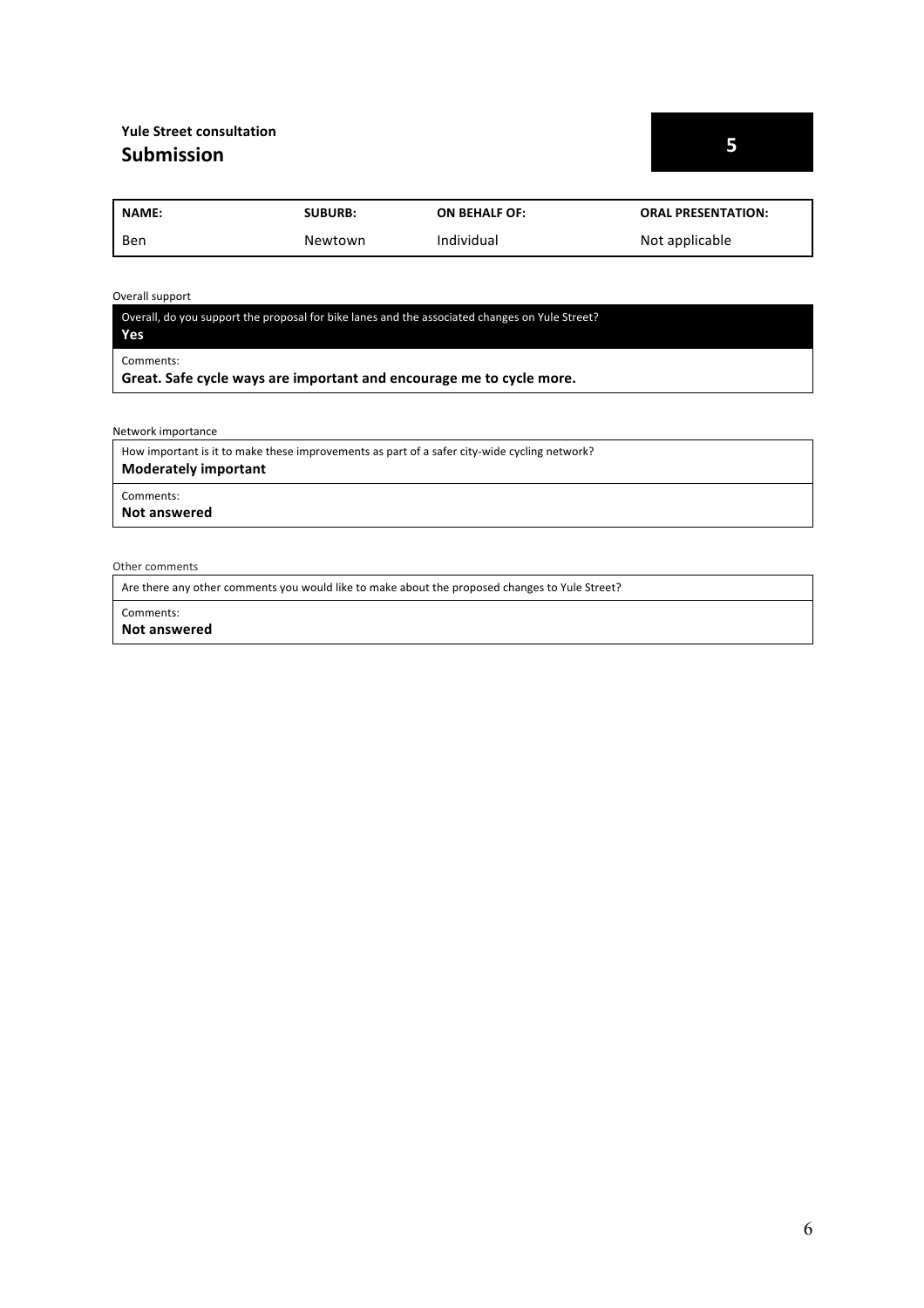| <b>NAME:</b> | <b>SUBURB:</b> | <b>ON BEHALF OF:</b> | <b>ORAL PRESENTATION:</b> |
|--------------|----------------|----------------------|---------------------------|
| Bruce Welsh  | Kilbirnie      | Individual           | Not applicable            |

Overall support

Overall, do you support the proposal for bike lanes and the associated changes on Yule Street?

Comments:

**No**

Yule St is a quiet street as it is. There is ample space for cycling without having to mark the road. The 2.9 m carriageway left is marginally wide enough and provides little safety margin for driving.

#### Network importance

How important is it to make these improvements as part of a safer city-wide cycling network? **Not important** 

Comments:

First there needs to be a plan for a network. This has not been presented publically. The philosophy of adding cycling into the city transport network should not be one of taking away from other users but one of supplementing what we already have. Cycle routes do not need to be on major arterial routes but can be on other routes where there is more space and safety.

Other comments

Are there any other comments you would like to make about the proposed changes to Yule Street?

Comments:

Changes not needed. A simple sign at the Leonie Gill walkway directing cyclists up Yule St would achieve the connection without the graffiti of a marked cycleway.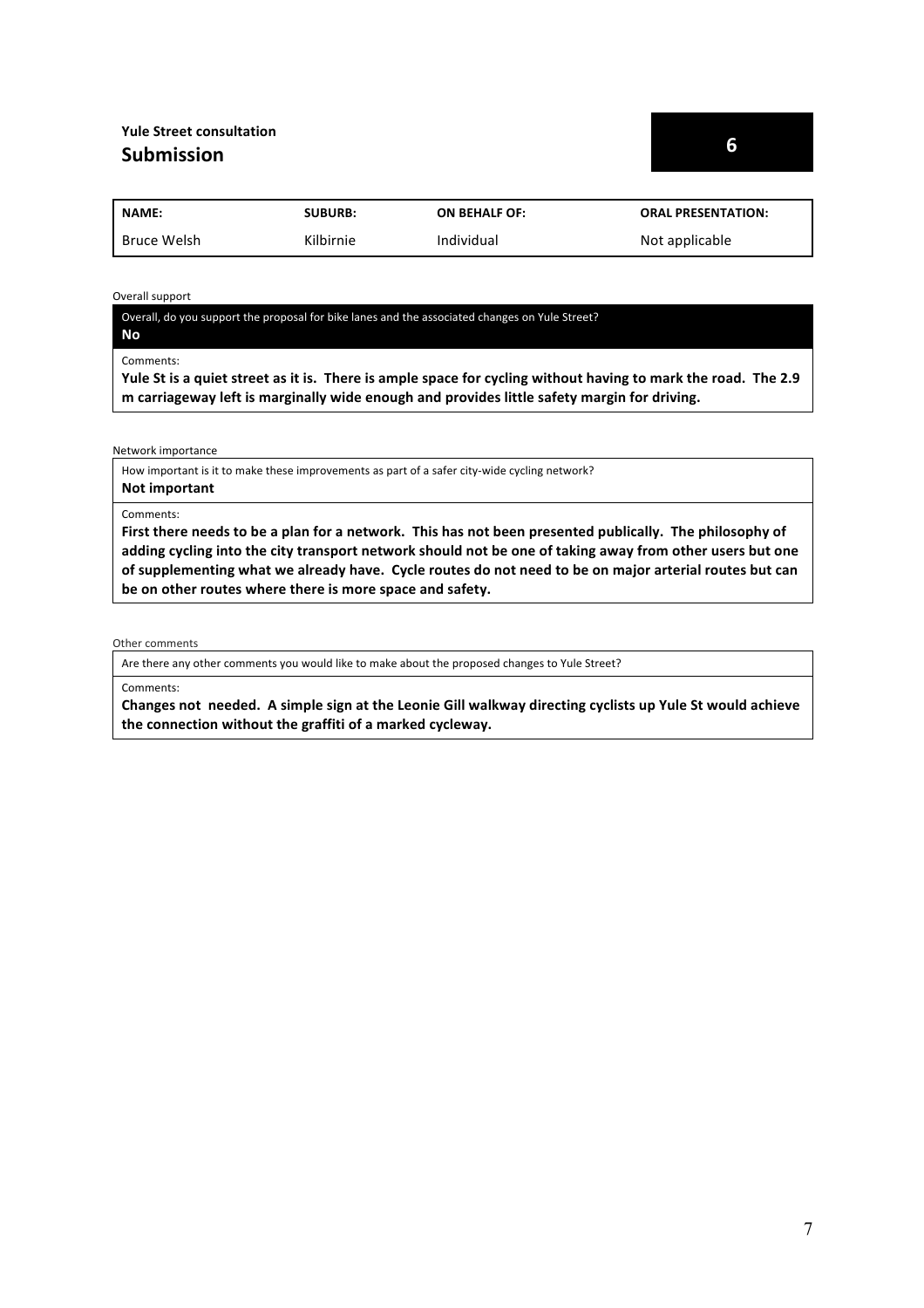# **Yule Street consultation Submission 7**<br>**Submission**

| <b>NAME:</b> | <b>SUBURB:</b> | ON BEHALF OF: | <b>ORAL PRESENTATION:</b> |
|--------------|----------------|---------------|---------------------------|
| Cath Blakely | Vogeltown      | Individual    | Not applicable            |

Overall support

Overall, do you support the proposal for bike lanes and the associated changes on Yule Street? **Yes** Comments: **Not answered** 

Network importance

How important is it to make these improvements as part of a safer city-wide cycling network?

**Very important**

Comments:

**Not answered** 

Other comments

Are there any other comments you would like to make about the proposed changes to Yule Street?

Comments: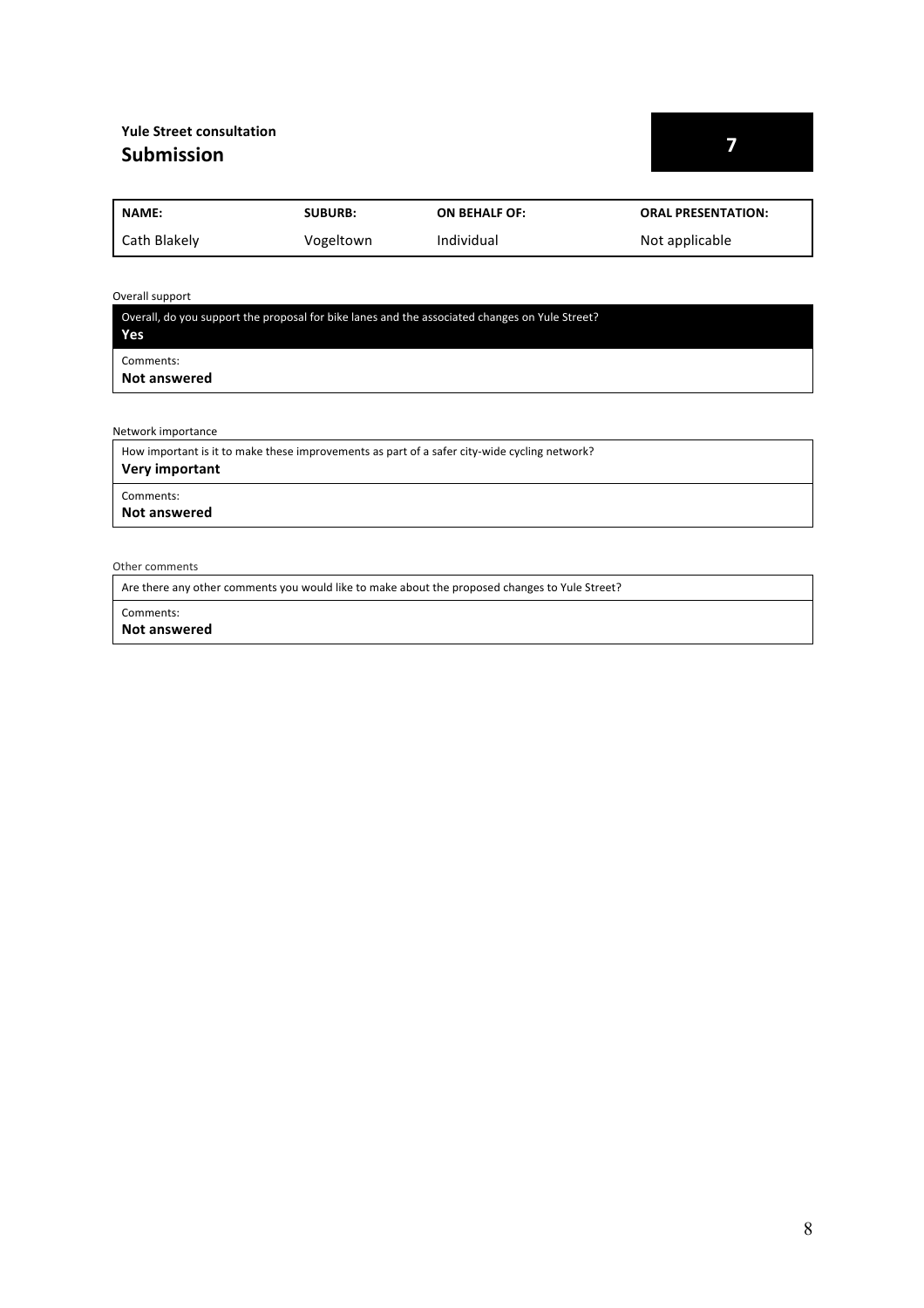## **Yule Street consultation Submission 8**<br>**Submission 8**

| <b>NAME:</b> | <b>SUBURB:</b> | ON BEHALF OF: | <b>ORAL PRESENTATION:</b> |
|--------------|----------------|---------------|---------------------------|
| Catherine    | Kilbirnie      | Individual    | Not applicable            |

Overall support

Overall, do you support the proposal for bike lanes and the associated changes on Yule Street?

Comments:

**No**

Not necessary. This is not a route that cyclists choose. Rarely used now. Are you going to make it compulsory for cyclists to use the cycleways and stay off other streets?

Network importance

How important is it to make these improvements as part of a safer city-wide cycling network?

**Not important** 

Comments:

**Not answered**

Other comments

Are there any other comments you would like to make about the proposed changes to Yule Street?

Comments:

Keep it simple and keep it cheap. Don't waste funding.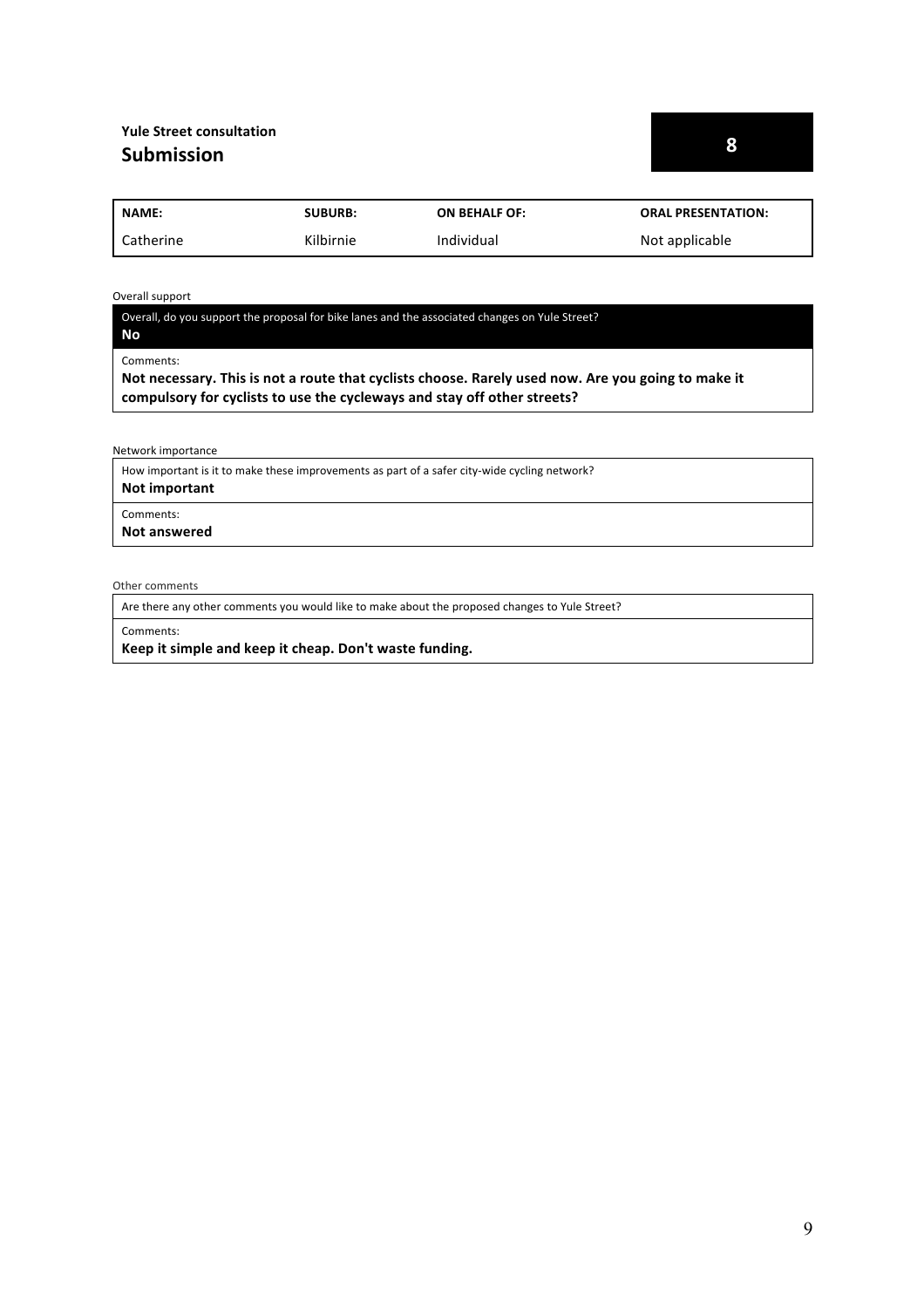# **Yule Street consultation Submission 9**<br>**Submission**

| <b>NAME:</b> | <b>SUBURB:</b>  | <b>ON BEHALF OF:</b> | <b>ORAL PRESENTATION:</b> |
|--------------|-----------------|----------------------|---------------------------|
| Chris        | <b>Brooklyn</b> | Individual           | Not applicable            |

Overall support

Overall, do you support the proposal for bike lanes and the associated changes on Yule Street? **Yes, but with changes** 

Comments:

Doesnt look like the cycleway will be wide enough. Might get squished between door zone and traffic.

Network importance

How important is it to make these improvements as part of a safer city-wide cycling network?

### **Moderately important**

Comments:

**Not answered** 

Other comments

Are there any other comments you would like to make about the proposed changes to Yule Street?

Comments: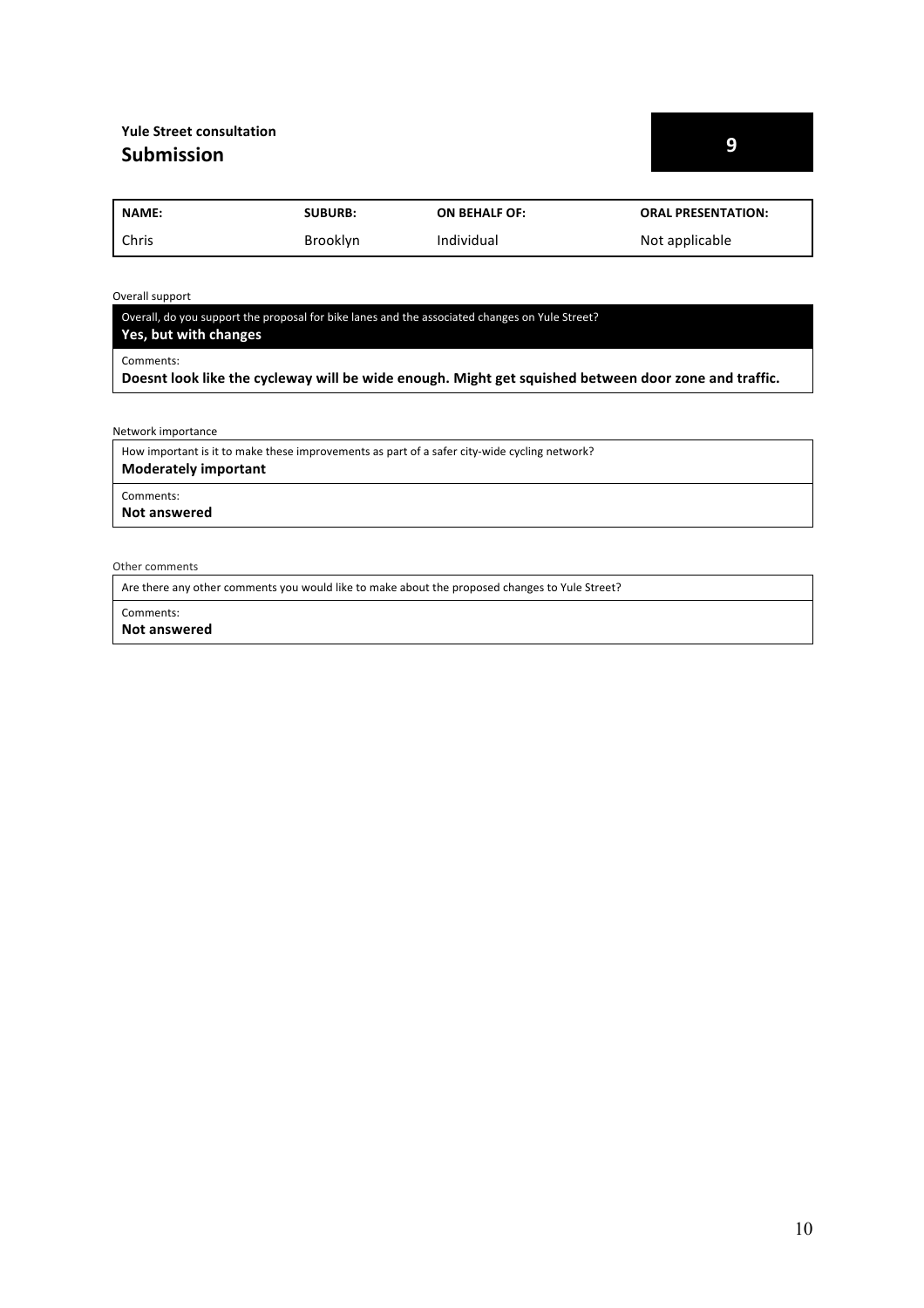| <b>NAME:</b> | <b>SUBURB:</b> | ON BEHALF OF: | <b>ORAL PRESENTATION:</b> |
|--------------|----------------|---------------|---------------------------|
| Dan Hunt     | Hataitai       | Individual    | Not applicable            |

Overall support

| Overall, do you support the proposal for bike lanes and the associated changes on Yule Street?<br>Yes |
|-------------------------------------------------------------------------------------------------------|
| Comments:<br><b>Not answered</b>                                                                      |

Network importance

How important is it to make these improvements as part of a safer city-wide cycling network?

**Very important**

Comments:

**Not answered**

#### Other comments

Are there any other comments you would like to make about the proposed changes to Yule Street?

Comments: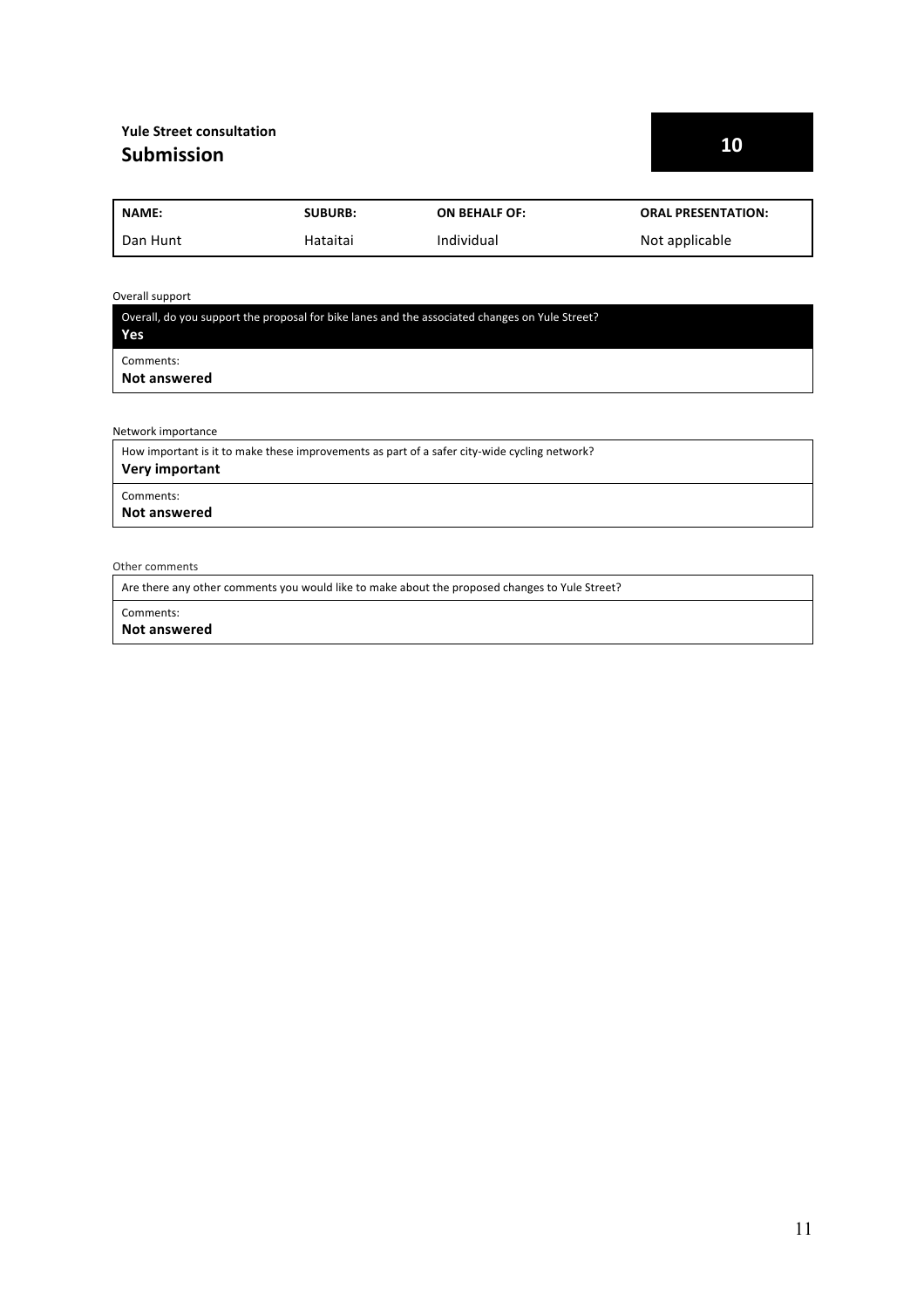| <b>NAME:</b> | <b>SUBURB:</b> | <b>ON BEHALF OF:</b> | <b>ORAL PRESENTATION:</b> |
|--------------|----------------|----------------------|---------------------------|
| Dee          | Kilbirnie      | Individual           | Not applicable            |

Overall, do you support the proposal for bike lanes and the associated changes on Yule Street? **No**

#### Comments:

Te Whiti Street already has already provision for cycling why would we need another road. Yule Street is a very busy road with a lot of buses and trucks regularly travelling down there. The exit points out of Yule Street into Coutts Street and Rongotai Road are very traffic heavy at peak times making it dangerous for cyclists. The cycle lanes would make the road very narrow given we have a high volume of parked cars on each side.

#### Network importance

How important is it to make these improvements as part of a safer city-wide cycling network? **Important**

Comments:

Te Whiti Street already has already provision for cycling why would we need another road. Yule Street is a very busy road with a lot of buses and trucks regularly travelling down there. The exit points out of **Yule Street into Coutts Street and Rongotai Road are very traffic heavy at peak times making it dangerous** for cyclists. The cycle lanes would make the road very narrow given we have a high volume of parked cars on each side.

Other comments

Are there any other comments you would like to make about the proposed changes to Yule Street?

Comments: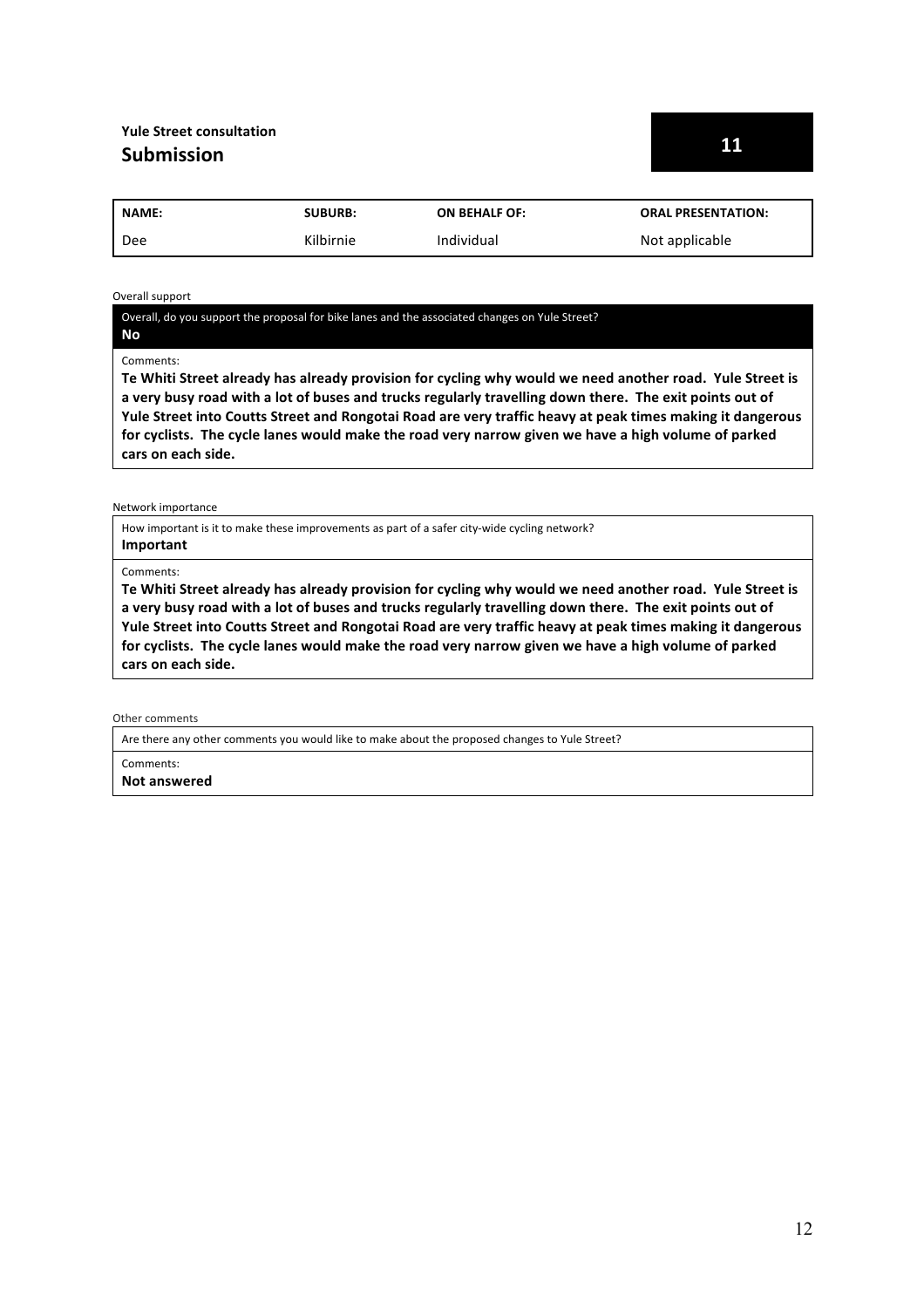| <b>NAME:</b>       | <b>SUBURB:</b> | <b>ON BEHALF OF:</b>                  | <b>ORAL PRESENTATION:</b> |
|--------------------|----------------|---------------------------------------|---------------------------|
| Dr Marion Leighton | Newtown        | Doctors for Active, Safe<br>Transport | Not applicable            |

Overall support

Overall, do you support the proposal for bike lanes and the associated changes on Yule Street? **Yes, but with changes** 

Comments:

There is room here to have a separated cycle lane and this is much safer for cyclists and will encourage **novice and child cyclists**

Network importance

How important is it to make these improvements as part of a safer city-wide cycling network? **Very important**

Comments:

Getting more people on bikes is vital and this is a quiet street that children can cycle on. Separated **cycleways are much safer.**

Other comments

Are there any other comments you would like to make about the proposed changes to Yule Street?

Comments:

Make the turning from Yule onto Rongotai safer with more visibility for turning traffic (esp that turning **right)**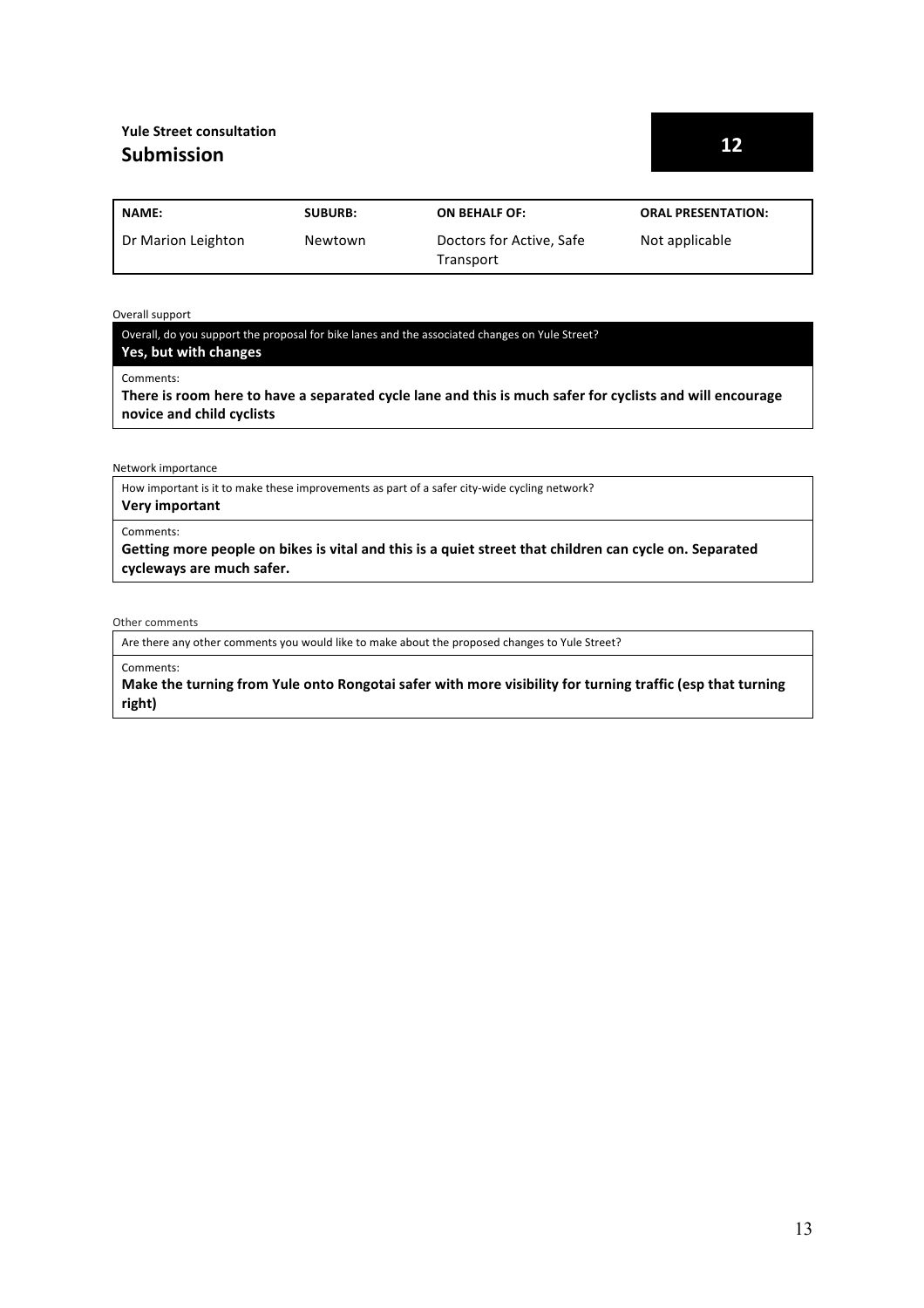| <b>NAME:</b>    | <b>SUBURB:</b> | <b>ON BEHALF OF:</b>   | <b>ORAL PRESENTATION:</b> |
|-----------------|----------------|------------------------|---------------------------|
| Eleanor Meecham | Island Bay     | Cycle Aware Wellington | Not applicable            |

#### Overall support

### Overall, do you support the proposal for bike lanes and the associated changes on Yule Street? Yes, but with changes

#### Comments:

We still think you need to do more to Yule Street to make it into a 'quiet street'. Painted on-road cycle lanes alone are not enough to make this road suitable for children cycling to school. You also need to engineer the street to lower traffic volume and speed. We recommend adding bollards half way along Yule Street to make it a through-route for biking and walking only. This route and Tw Whiti Street would be perfect for this treatment as both are easily accessible from both ends. Any inconvenience for residents would be offset by the quieter, more desirable streetscape. Even if you can't add bollards, use the same treatment as on Coromandel Street in Newtown to slow traffic and indicate that this is not a fast through-route. Create a 'gateway' at each end of the street to tighten corners and stop cars sweeping round them. Add built-out kerbs, raised tables, and planting. With a little creativity, you could make this street much more pleasant overall.

#### Network importance

How important is it to make these improvements as part of a safer city-wide cycling network?

**Very important**

Comments:

**Not answered**

Other comments

Are there any other comments you would like to make about the proposed changes to Yule Street?

Comments: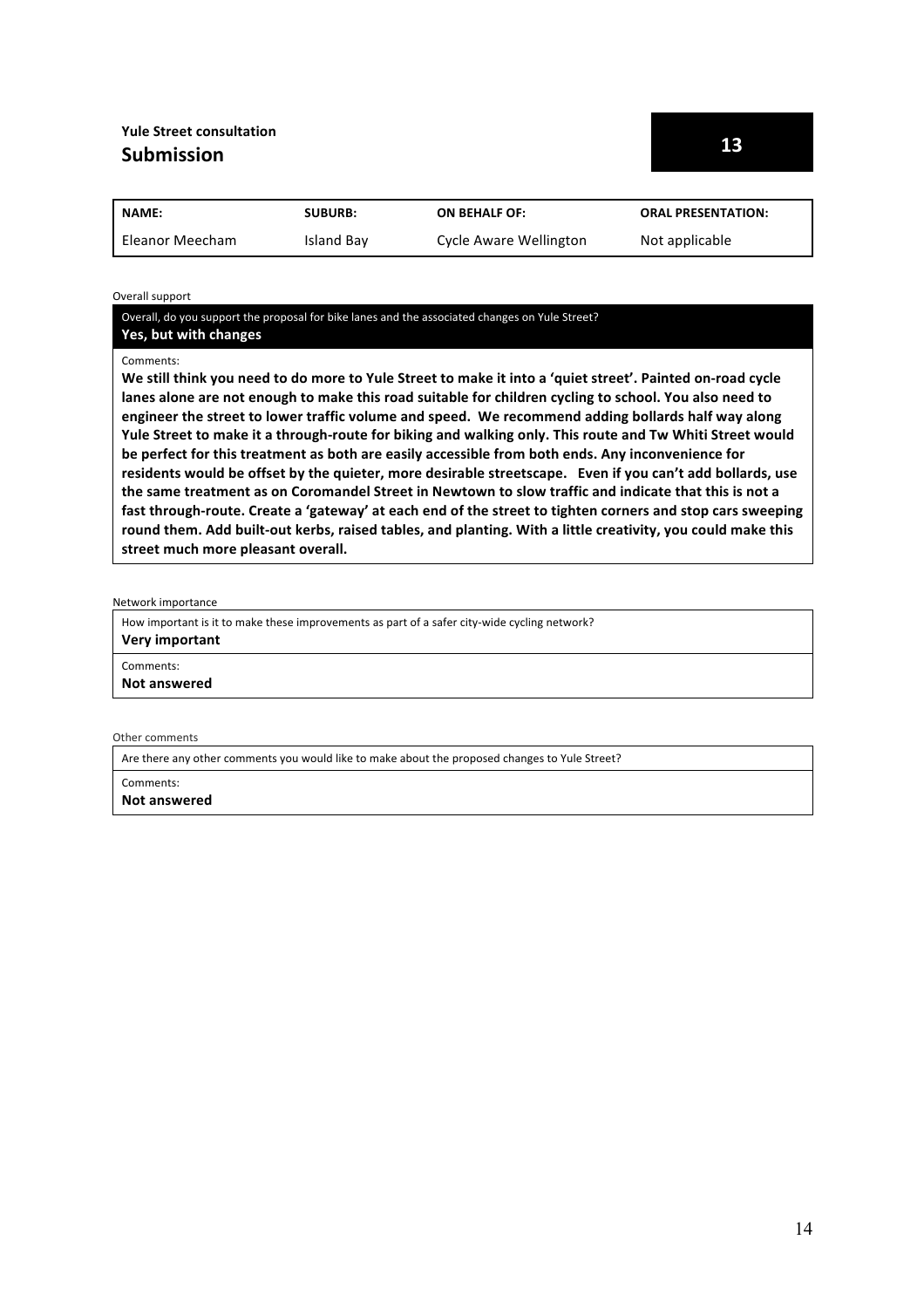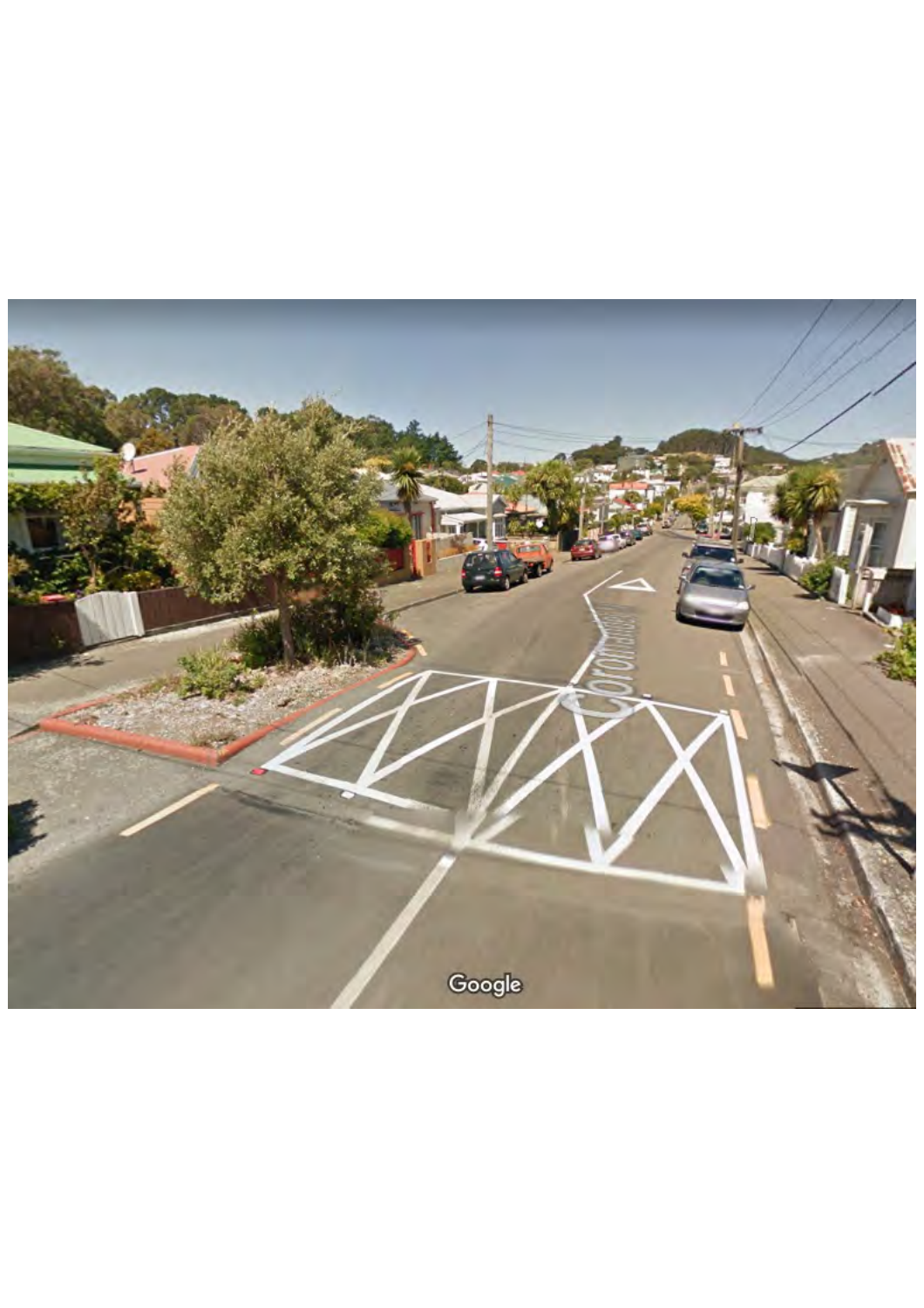| <b>NAME:</b> | <b>SUBURB:</b> | ON BEHALF OF: | <b>ORAL PRESENTATION:</b> |
|--------------|----------------|---------------|---------------------------|
| Elizabeth    | Kilbirnie      | Individual    | Not applicable            |

Overall, do you support the proposal for bike lanes and the associated changes on Yule Street? **No**

#### Comments:

This street looks quiet to someone who doesn't live on this street. There are regular boy racers, commuters and general traffic travelling at speed down the road. I would like to know how the council came to the definition that this is a 'quiet street' and their evidence and statistics for this as there has been no traffic measurements on the lower half of the street in the 14 years I've lived there.

#### Network importance

How important is it to make these improvements as part of a safer city-wide cycling network?

### **Important**

Comments:

appropriate streets should be selected for cycle routes.. ie ones currently used by cyclists eg Te Whiti and Ross St. I rarely see cyclists in the street.

#### Other comments

Are there any other comments you would like to make about the proposed changes to Yule Street?

#### Comments:

Te Whiti Street is already a cycle route, so why make the next street a cycle route also. The intersection with Yule and Coutts is an unsafe intersection and has been an accident blackspot in the past. The visibility lines are very poor, dangerous for cars and will be even more so for cyclists. There is also a dairy at the end of the street that has regular traffic issues. Just because it looks like its a straight line to Leonie Gill doesn't mean its a safe straigtht line. When is there going to be information provided directly to the residents of Yule St rather than relying on newspaper ads (without contact details) and posters? If you don't live on Yule Street you don't know these issues, and I think its not appropriate that people who live away from Yule St can comment on what happens there and skew the positive / negative response rates to this survey.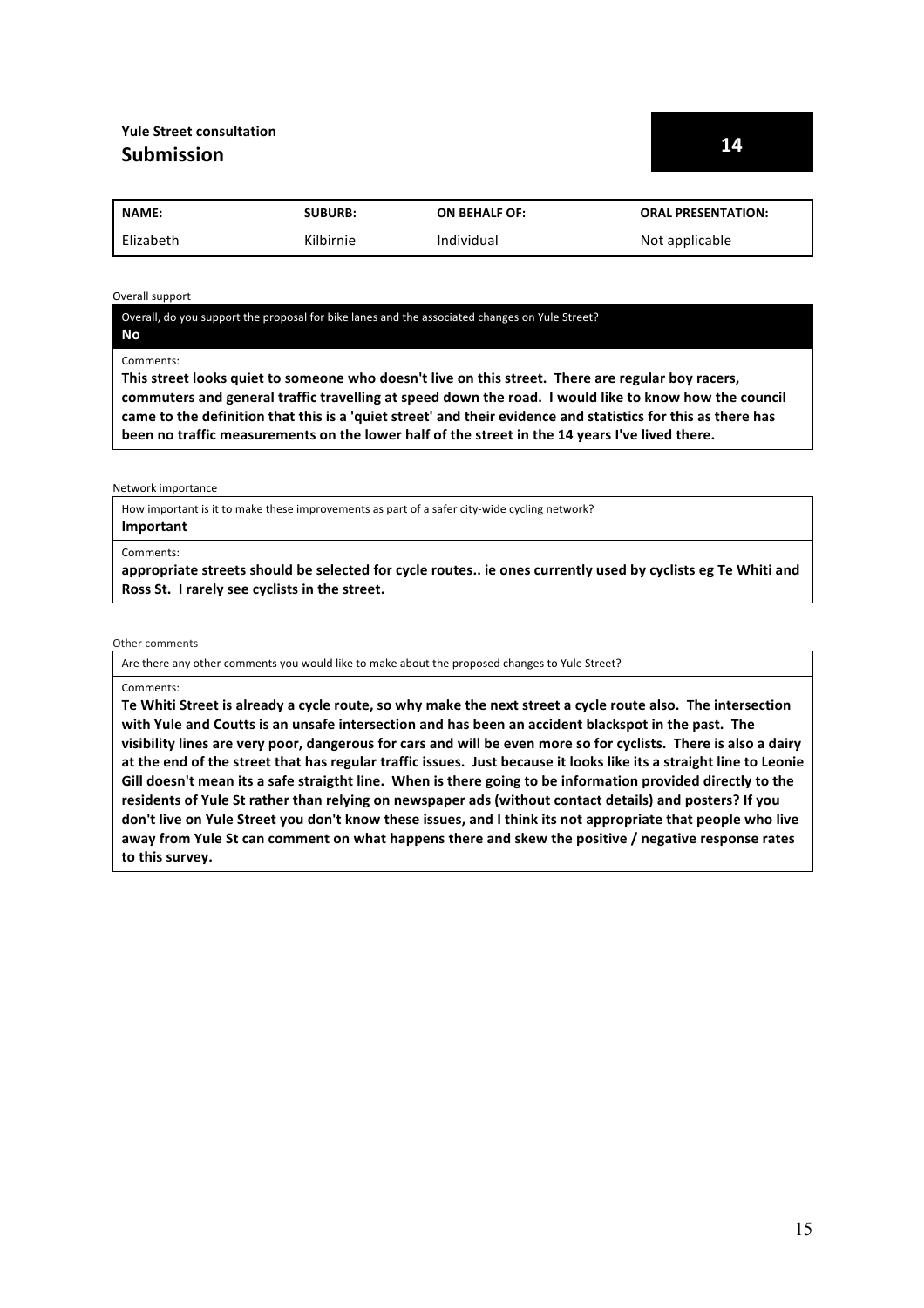| <b>NAME:</b> | <b>SUBURB:</b> | ON BEHALF OF: | <b>ORAL PRESENTATION:</b> |
|--------------|----------------|---------------|---------------------------|
| Eric         | Kilbirnie      | Individual    | Not applicable            |

Overall, do you support the proposal for bike lanes and the associated changes on Yule Street?

**No**

Comments:

The street is quiet enough, without adding lines for the very few cyclists that use it at the moment

Network importance

How important is it to make these improvements as part of a safer city-wide cycling network?

**Not important** 

Comments:

The road is safe enough

Other comments

Are there any other comments you would like to make about the proposed changes to Yule Street?

Comments:

When is the foot path on the other side of the road being done? and why are their broken yellow lines either side of a speed hump?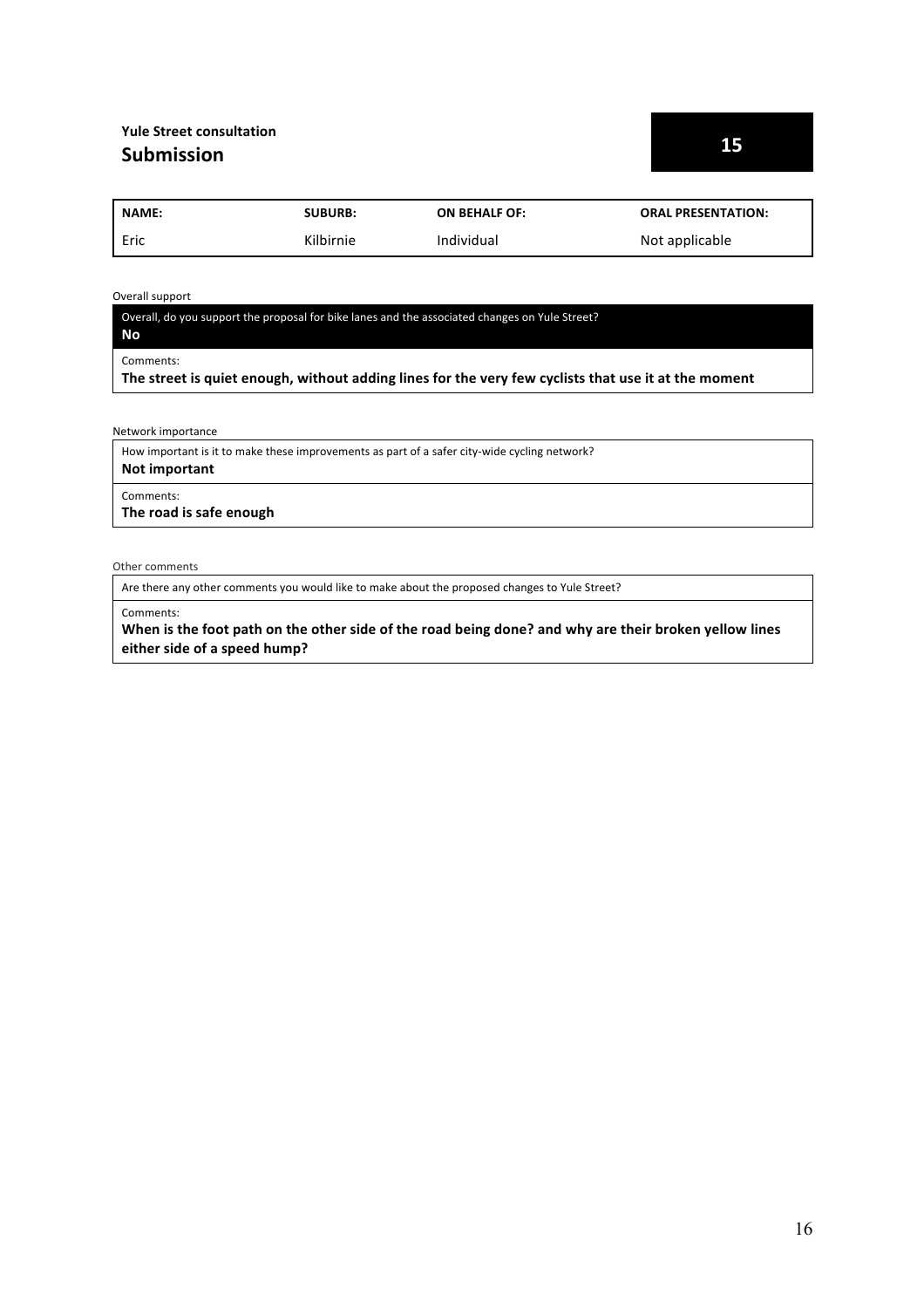| <b>NAME:</b>  | <b>SUBURB:</b> | ON BEHALF OF: | <b>ORAL PRESENTATION:</b> |
|---------------|----------------|---------------|---------------------------|
| <b>Harvey</b> | Kilbirnie      | Individual    | Not applicable            |

Overall, do you support the proposal for bike lanes and the associated changes on Yule Street? **No**

### Comments:

**I** live on yule street. i found that the intersection between yule street and coutts street is a real concern for pedestrians, bicycles and cars. There is no visibility whatsoever. if we want to improve safety for everyone then we need to do something. *i* like cycling but honestly i don't see the need of the cycle lane on that specific street and let's be honest they will not be that much used on that street that is not a major road. **i** think it 's a waste of money for that road

#### Network importance

How important is it to make these improvements as part of a safer city-wide cycling network? **Moderately important**

Comments:

**focus first on areas with more circulation** 

Other comments

Are there any other comments you would like to make about the proposed changes to Yule Street?

#### Comments:

What do you want to achieve safer city for everyone? then focus on yule street and courts street intersection. it's dangerous as you can not see car coming and it impacts everyone. I am a cyclist and **i** think that creating 2 lanes on yule street is completely useless. why don't you focus first on street that are highly used and where there is a lot of circulation ? it is a bit like creating a bycicle lane in the countryside... no one will use it. i hardly see anyone doing any bycicle in that street. so 2 lanes? seriously. one cycle lane would be enough!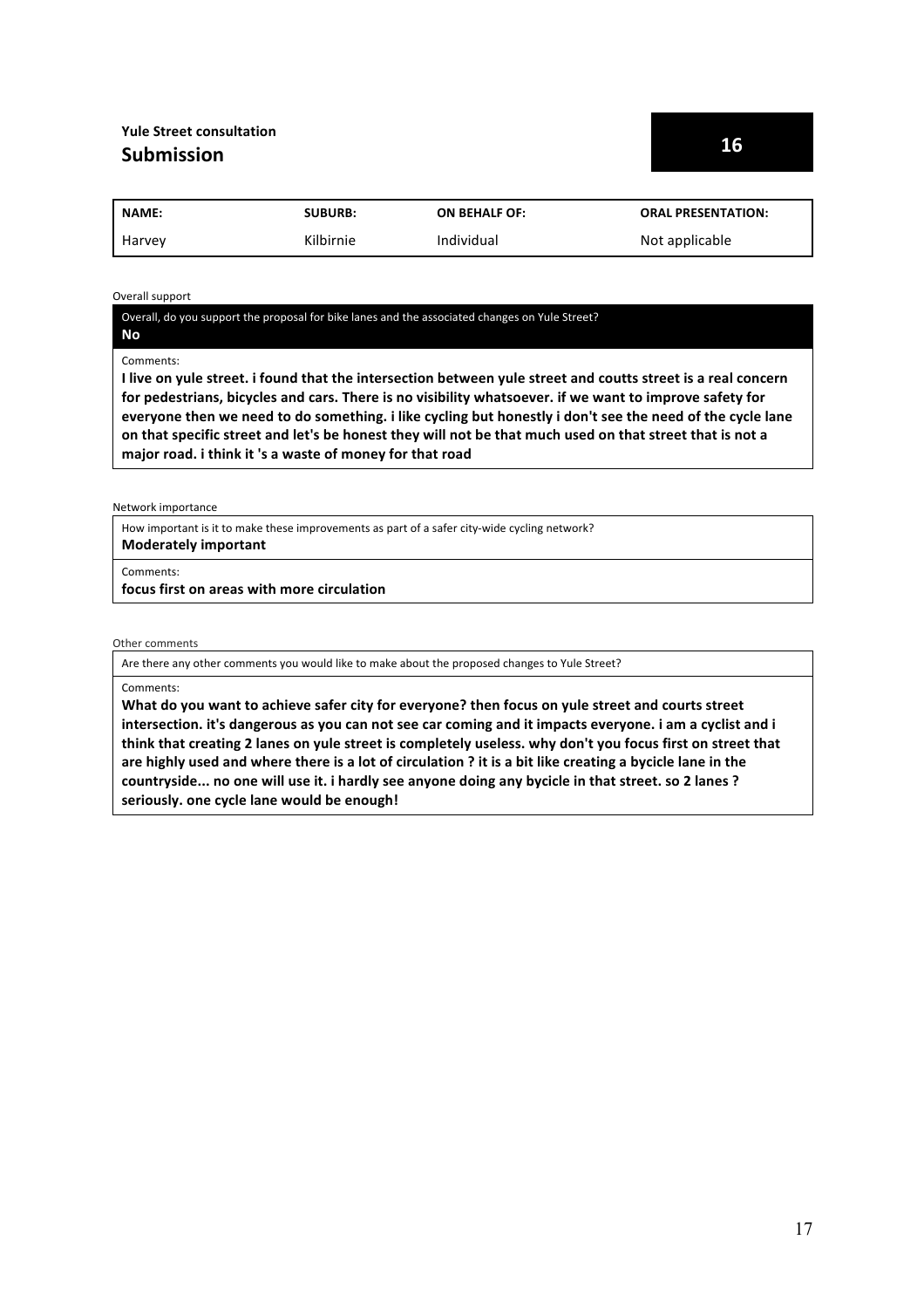| <b>NAME:</b> | <b>SUBURB:</b> | <b>ON BEHALF OF:</b> | <b>ORAL PRESENTATION:</b> |
|--------------|----------------|----------------------|---------------------------|
| Isabella     | Other          | Individual           | Not applicable            |

Overall, do you support the proposal for bike lanes and the associated changes on Yule Street? Yes, but with changes

Comments:

It's a door zone cycle lane. At least add a buffer?! Really this street should be heavily traffic calmed into a neighbourhood greenway, and people on bikes wouldn't need a lane. This would also enable the locals to own their street a bit more: make it nice for themselves, cultivate a sense of neighbourhood etc. It's currently a weird quiet-but-car-dominated street.

Network importance

How important is it to make these improvements as part of a safer city-wide cycling network?

**Important**

Comments:

This is a great opportunity to create a neighbourhood greenway with the residents. Kilbirnie has loads of other routes to be arterials and this is a prime candidate for traffic calming and beautifying.

Other comments

Are there any other comments you would like to make about the proposed changes to Yule Street?

Comments: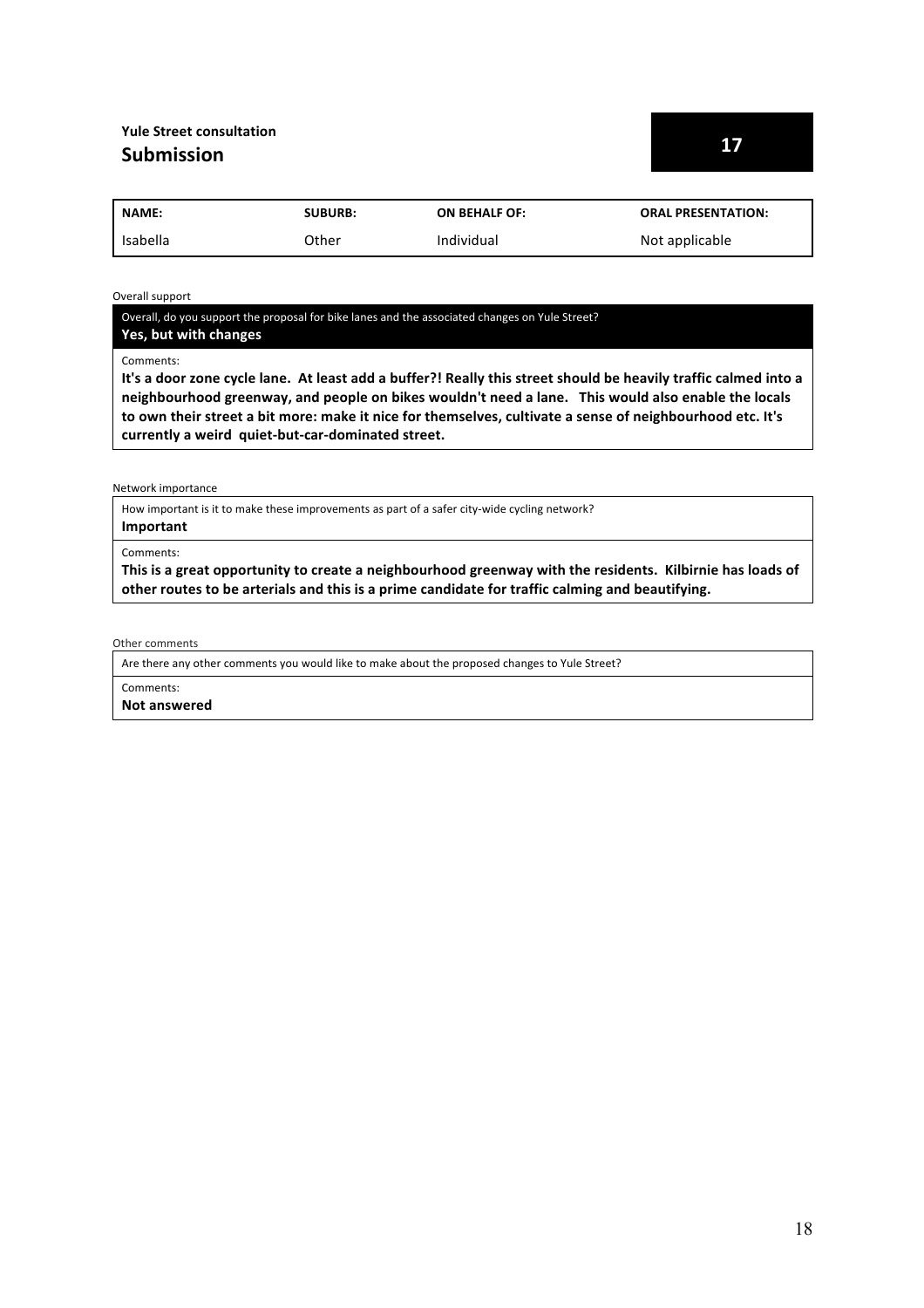| <b>NAME:</b> | <b>SUBURB:</b>  | <b>ON BEHALF OF:</b> | <b>ORAL PRESENTATION:</b> |
|--------------|-----------------|----------------------|---------------------------|
| James        | <b>Brooklyn</b> | Individual           | Not applicable            |

Overall support

### Overall, do you support the proposal for bike lanes and the associated changes on Yule Street? Yes, but with changes

Comments:

Although Yule Street is relatively quiet, it needs more improvement to be suitable as a cycling link for schoolchildren. Please make the street a more obvious slow speed area, with gateway treatments at the intersection and other traffic calming measures. Changes to discourage through traffic would also help, **such as a filter point.**

Network importance

How important is it to make these improvements as part of a safer city-wide cycling network?

**Very important**

Comments:

**Not answered**

Other comments

Are there any other comments you would like to make about the proposed changes to Yule Street?

Comments: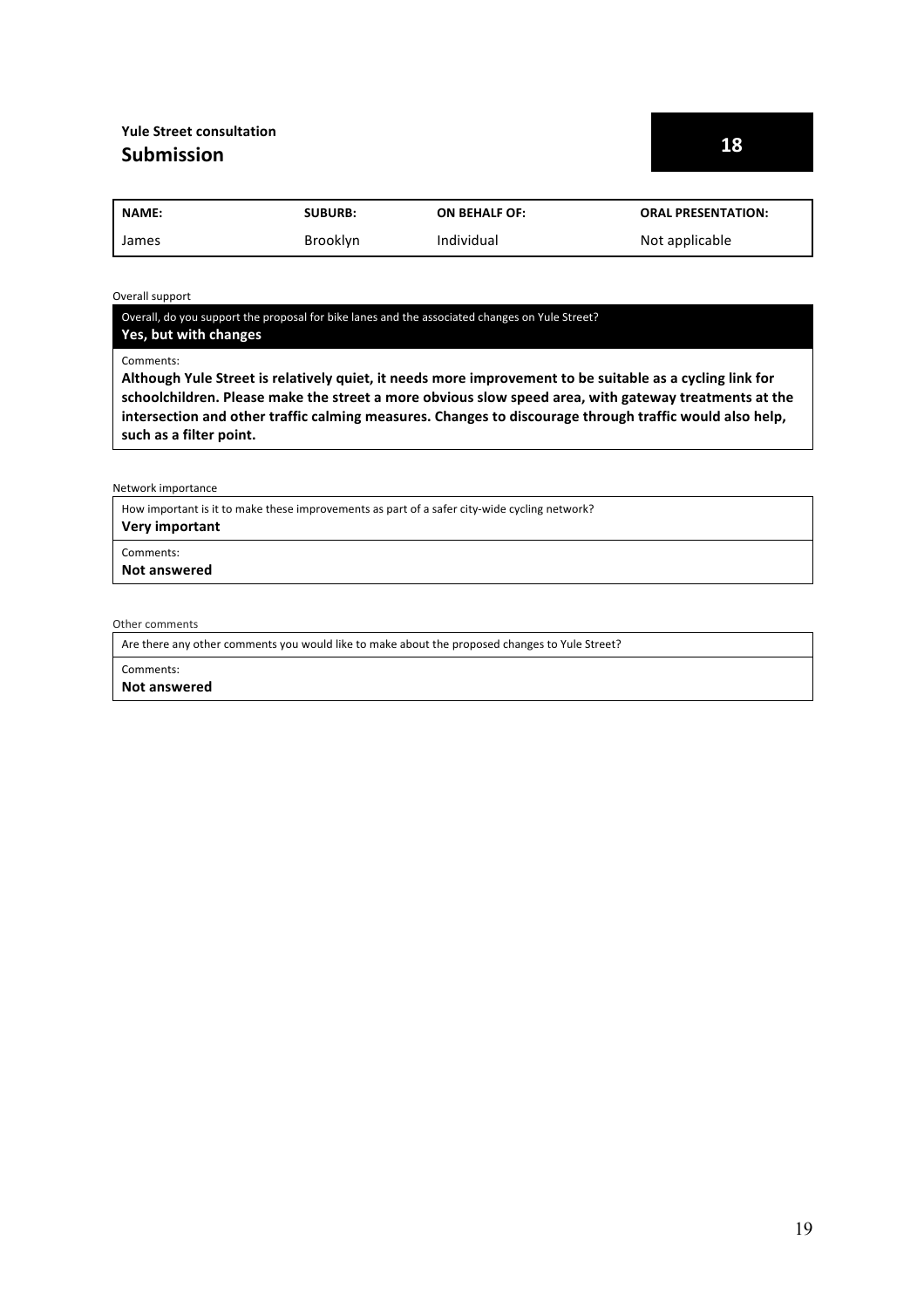| <b>NAME:</b> | <b>SUBURB:</b> | ON BEHALF OF: | <b>ORAL PRESENTATION:</b> |
|--------------|----------------|---------------|---------------------------|
| Jessica      | Kilbirnie      | Individual    | Not applicable            |

Overall support

Overall, do you support the proposal for bike lanes and the associated changes on Yule Street?

Comments:

**No**

I don't really understand how council came to the conclusion that Yule street should have 2 bike lanes. Was there a specific study. Onepu Road would have made more sense or even coutts street. Intersection **between Yule and coutts street would become worse - and it s already bad at present -in term of safety** 

Network importance

How important is it to make these improvements as part of a safer city-wide cycling network?

**Not important** 

Comments: **Not answered** 

Other comments

Are there any other comments you would like to make about the proposed changes to Yule Street?

Comments: **Not answered**

20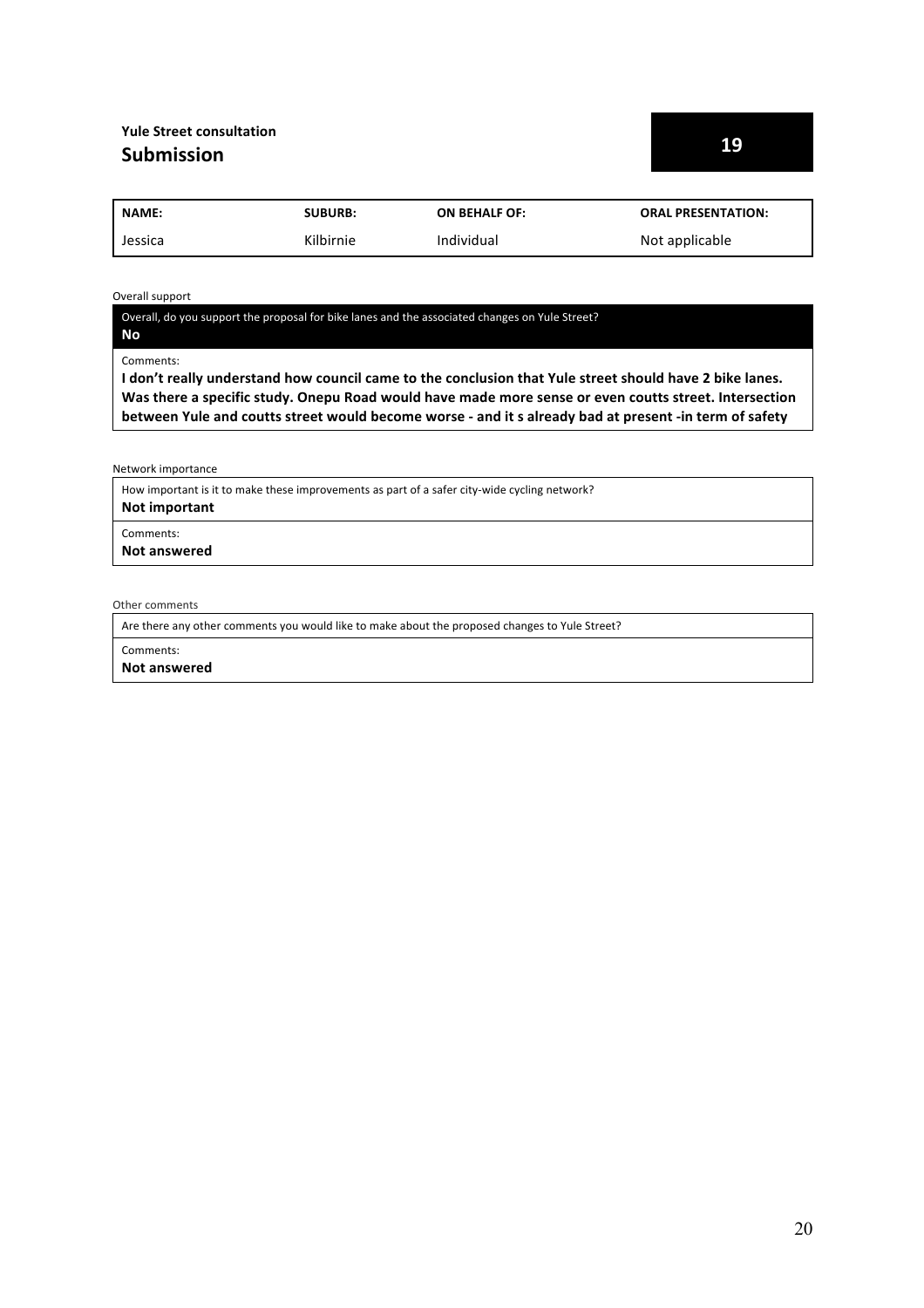| <b>NAME:</b>       | <b>SUBURB:</b> | <b>ON BEHALF OF:</b> | <b>ORAL PRESENTATION:</b> |
|--------------------|----------------|----------------------|---------------------------|
| <b>Jon Bogacki</b> | Kilbirnie      | Individual           | Not applicable            |

Overall support

Overall, do you support the proposal for bike lanes and the associated changes on Yule Street?

**Yes**

Comments:

I own a house on Yule st, and I am supportive of the proposed bike lanes.

Network importance

How important is it to make these improvements as part of a safer city-wide cycling network?

**Moderately important** 

Comments:

Yule street is wide, generally low traffic. Cycling on the street feels safe. However, visibility at the intersection with Coutt St is poor, particularly at the North West corner, due to cars parked close to the intersection, and a verandah stretching over the foot path attached to an house currently operating as a **hostel.**

#### Other comments

Are there any other comments you would like to make about the proposed changes to Yule Street?

Comments:

**I** am supportive of the changes. However, the Coutt street intersection requires fixing to allow visibility looking both east and west. Additionally, the chip seal applies to Yule street two years ago is in poor state, and there are a number of patches that require repair.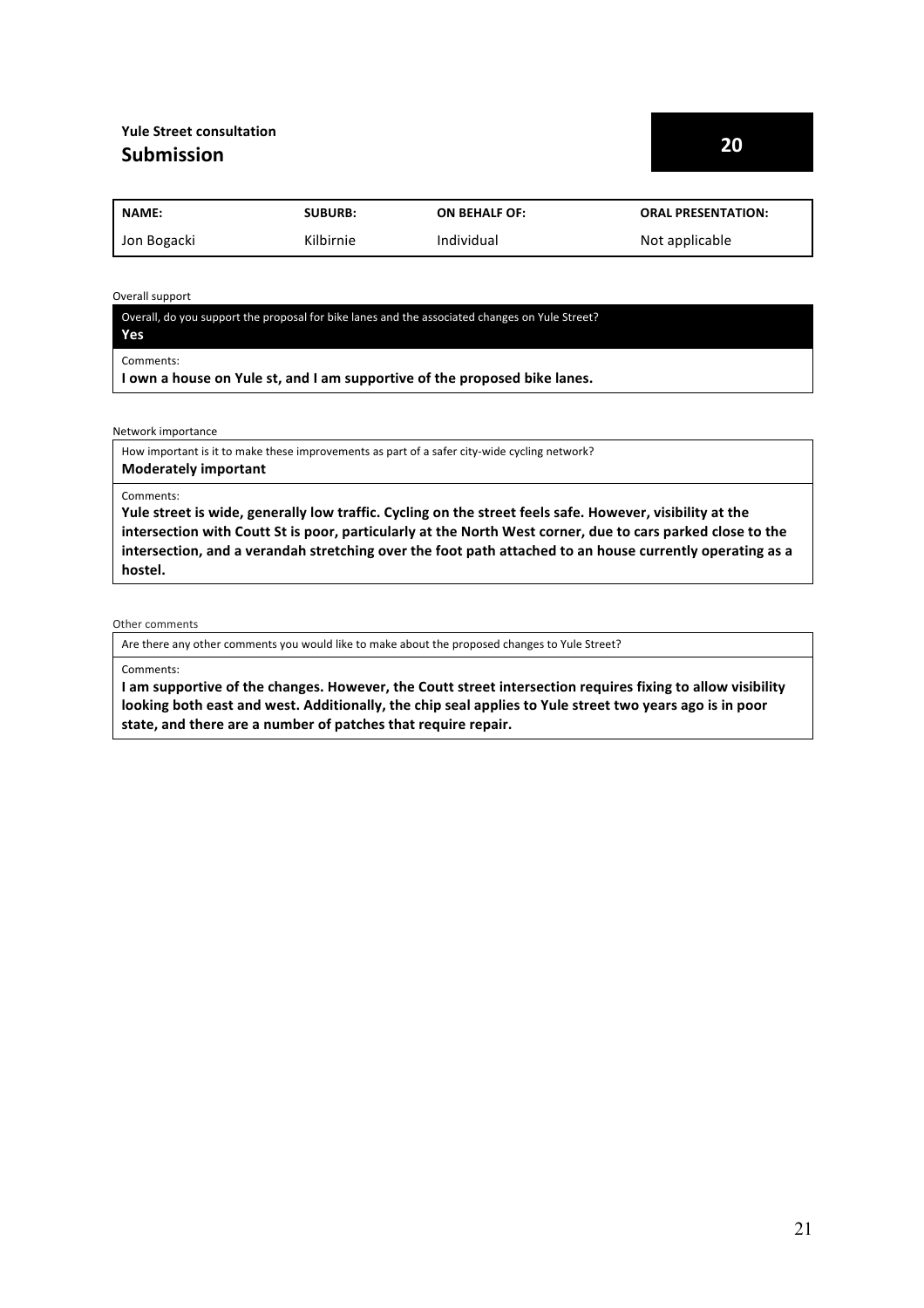| <b>NAME:</b>  | <b>SUBURB:</b> | <b>ON BEHALF OF:</b> | <b>ORAL PRESENTATION:</b> |
|---------------|----------------|----------------------|---------------------------|
| Julia Burgess | Hataitai       | Individual           | Not applicable            |

Overall support

| Overall, do you support the proposal for bike lanes and the associated changes on Yule Street?<br><b>No</b> |
|-------------------------------------------------------------------------------------------------------------|
| Comments:<br><b>Not answered</b>                                                                            |

Network importance

How important is it to make these improvements as part of a safer city-wide cycling network?

**Not important** 

Comments:

**Not answered** 

#### Other comments

Are there any other comments you would like to make about the proposed changes to Yule Street?

Comments: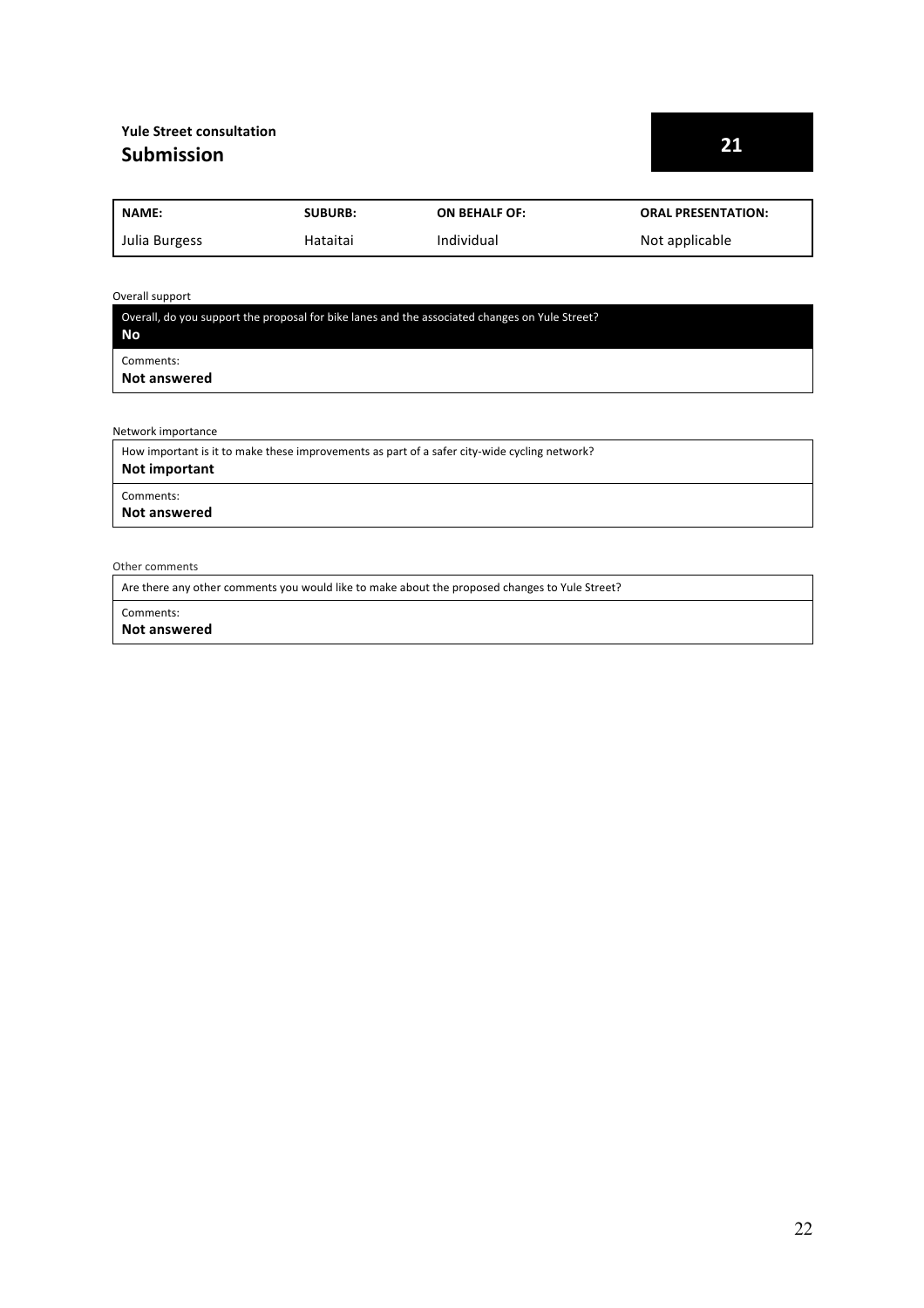| <b>NAME:</b> | <b>SUBURB:</b> | <b>ON BEHALF OF:</b> | <b>ORAL PRESENTATION:</b> |
|--------------|----------------|----------------------|---------------------------|
| Kate A       | Kilbirnie      | Individual           | Not applicable            |

Overall, do you support the proposal for bike lanes and the associated changes on Yule Street? **No**

Comments:

This is a quiet, wide, flat street. Surely there is no need for separated cycleway here? This is one of many link roads along the same stretch which I just can't see a problem with staying as they are. How busy are these roads now? Has any data been collected? Seems like overkill to me.

Network importance

How important is it to make these improvements as part of a safer city-wide cycling network?

**Not important** 

Comments:

This safe quiet suburban street does not merit the effort and disruption proposed

Other comments

Are there any other comments you would like to make about the proposed changes to Yule Street?

Comments:

Those that live on this street don't think it is needed. Listen to them!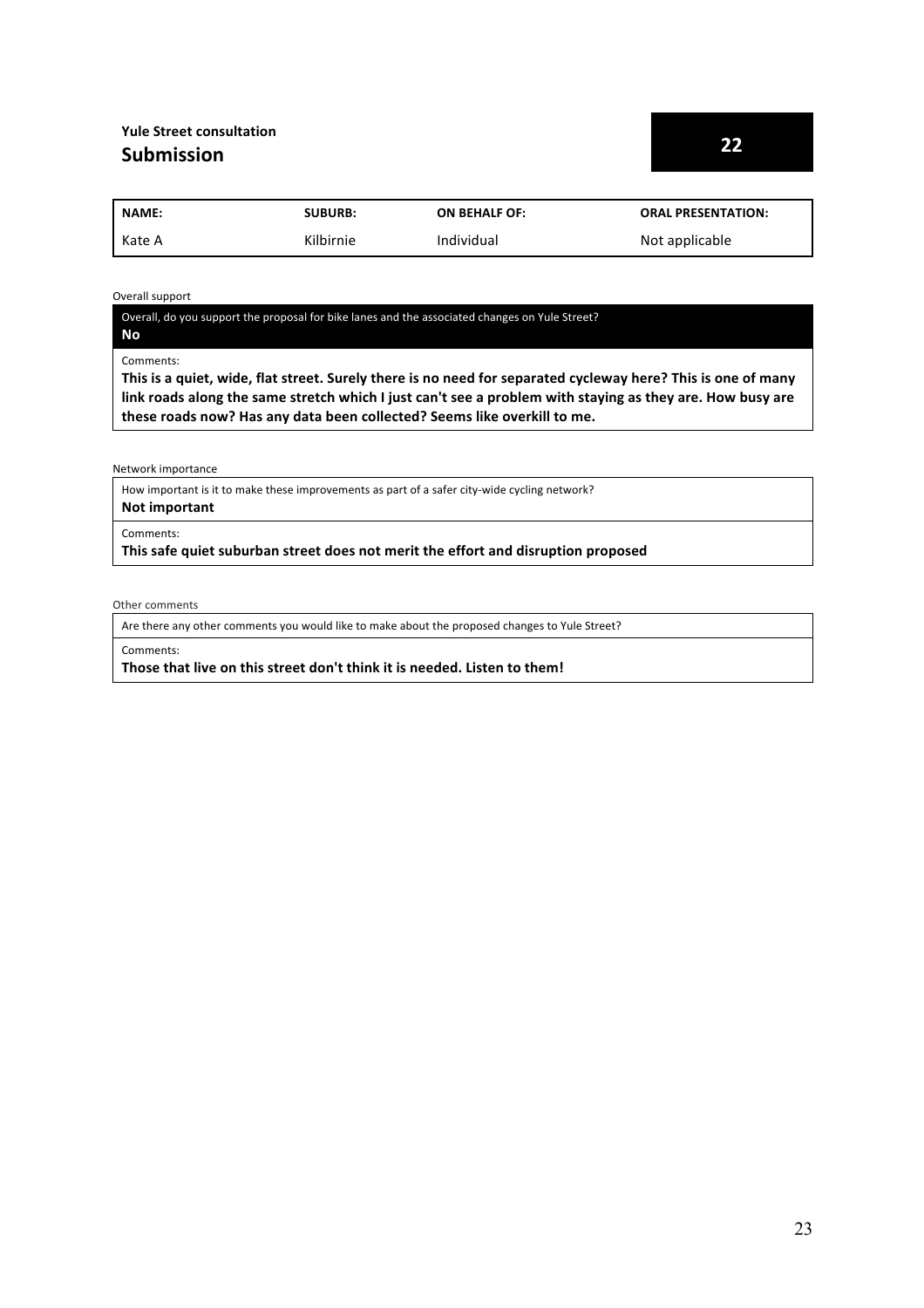# **Yule Street consultation Submission 23**<br>**Submission 23**

| <b>NAME:</b>      | <b>SUBURB:</b> | <b>ON BEHALF OF:</b> | <b>ORAL PRESENTATION:</b> |
|-------------------|----------------|----------------------|---------------------------|
| Kit & Ken Burford | Seatoun        | Individual           | Not applicable            |

Overall support

Overall, do you support the proposal for bike lanes and the associated changes on Yule Street? **Yes** Comments: Looks satisfactory in a quiet street

Network importance

How important is it to make these improvements as part of a safer city-wide cycling network?

### **Moderately important**

Comments:

**No**

#### Other comments

Are there any other comments you would like to make about the proposed changes to Yule Street?

Comments: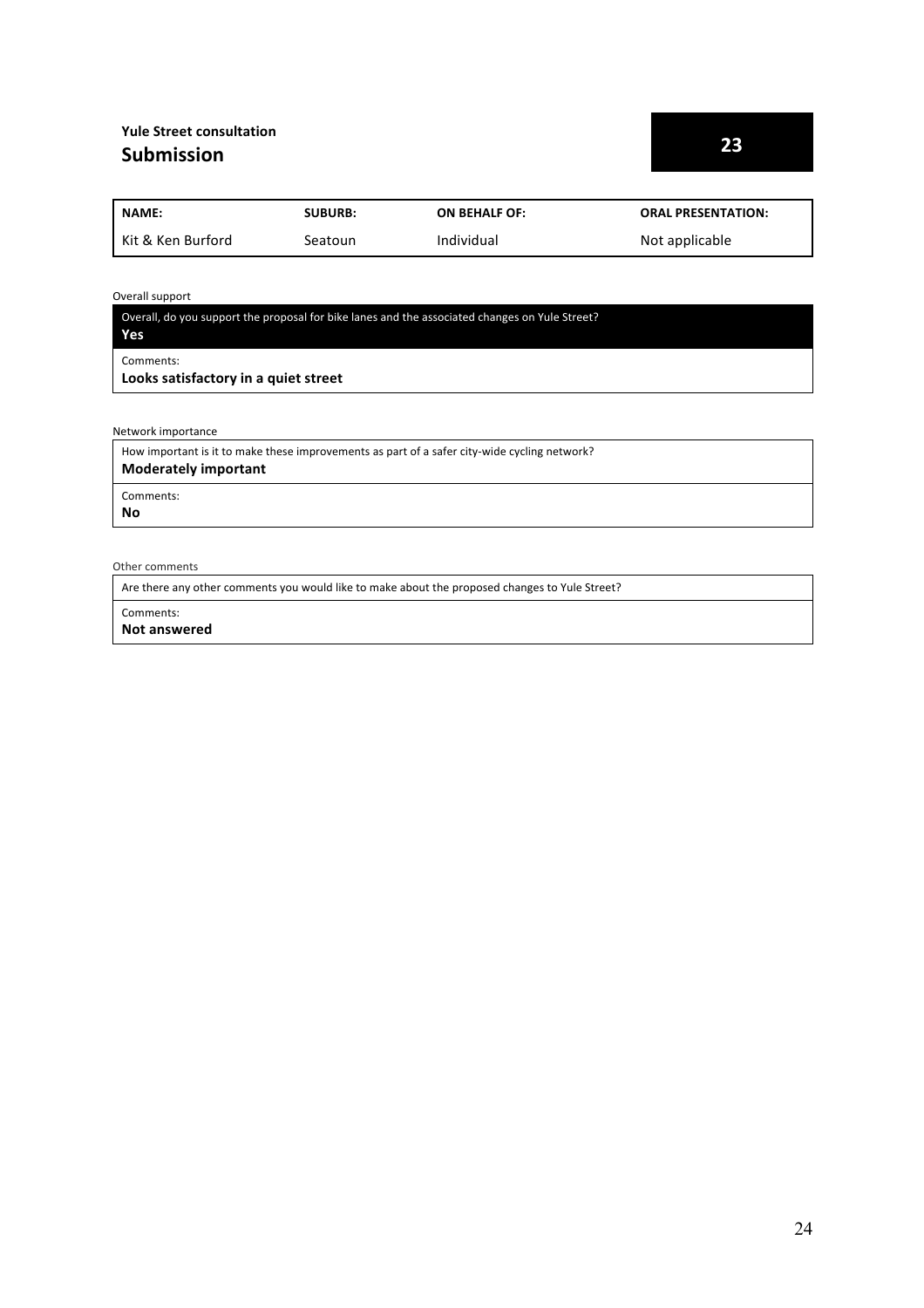| <b>NAME:</b> | <b>SUBURB:</b> | ON BEHALF OF: | <b>ORAL PRESENTATION:</b> |
|--------------|----------------|---------------|---------------------------|
| Kylie        | Other          | Individual    | Not applicable            |

Overall support

Overall, do you support the proposal for bike lanes and the associated changes on Yule Street? **Yes, but with changes** 

Comments:

A painted line and a painted cycle logo does not protect vulnerable people cycling or promote children to use the cycleway. Separate and raise the cycle path, place it next to the footpath.

Network importance

How important is it to make these improvements as part of a safer city-wide cycling network?

**Very important**

Comments:

**Not answered**

Other comments

Are there any other comments you would like to make about the proposed changes to Yule Street?

Comments: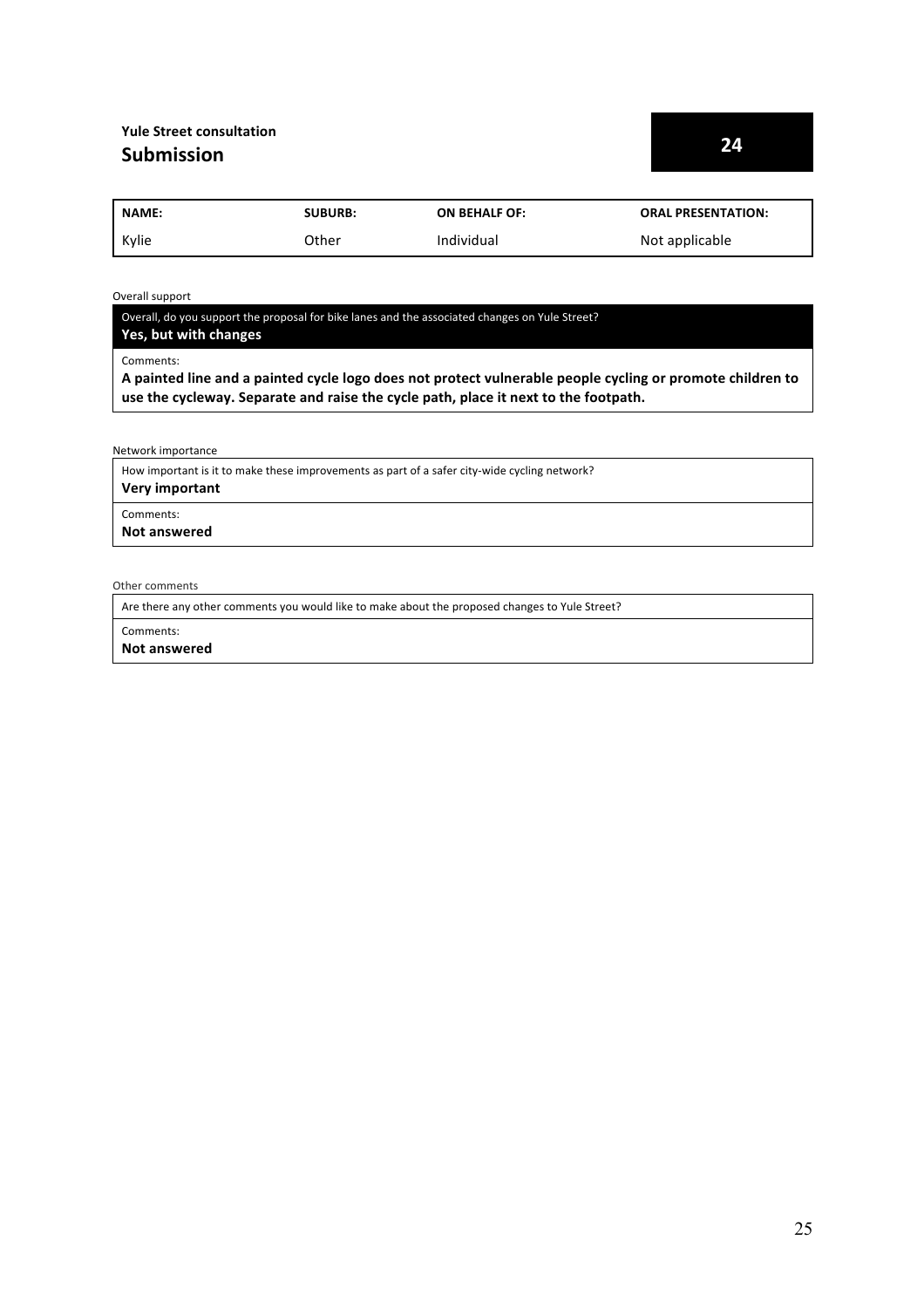| <b>NAME:</b> | <b>SUBURB:</b> | <b>ON BEHALF OF:</b> | <b>ORAL PRESENTATION:</b> |
|--------------|----------------|----------------------|---------------------------|
| Maia         | Kilbirnie      | Individual           | Not applicable            |

Overall, do you support the proposal for bike lanes and the associated changes on Yule Street? **No**

### Comments:

I don't think it's necessary to put bike lanes in, the road is wide enough to accomodate cars and bikes, and is also safe enough that you don't need designated cycle lanes here. This money would be better spent else where, on Coutts St or Rongotai red for example, or putting in a mirror on the corner of Yule and Coutts to make exiting safer. There are hardly any cyclists that come down Yule street anyways.

#### Network importance

How important is it to make these improvements as part of a safer city-wide cycling network?

### **Moderately important**

Comments:

Cycle lanes are great, but not for the sake of putting in cycle lanes, you don't need them everywhere.

Other comments

Are there any other comments you would like to make about the proposed changes to Yule Street?

Comments:

Spend our money wisely, is there really a need for spend here, or is it better spent on Taranaki street where there is much more traffic and cyclists, are you pandering to a small minority to get some quick but less value wins instead of tackling the harder areas? Even Onepu is probably a better place to spend on a cycle way than **Yule**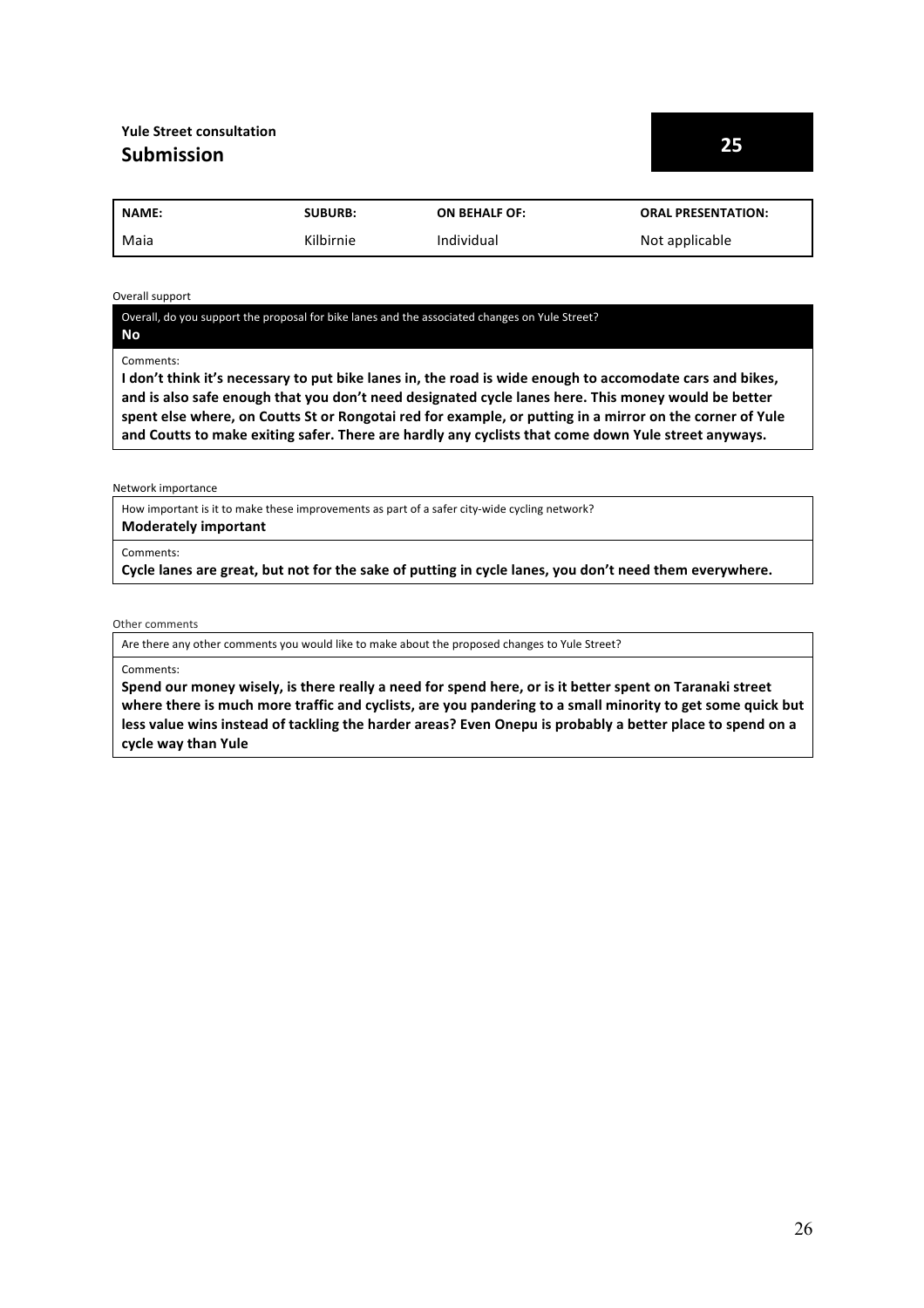| <b>NAME:</b>  | <b>SUBURB:</b> | <b>ON BEHALF OF:</b> | <b>ORAL PRESENTATION:</b> |
|---------------|----------------|----------------------|---------------------------|
| Mark Johnston | Melrose        | Individual           | Not applicable            |

Overall support

Overall, do you support the proposal for bike lanes and the associated changes on Yule Street?

**Yes** Comments:

Just because it's a quiet street, that doesn't mean people on bikes shouldn't feel like they are welcome. This is an affordable solution that shouldn't inconvenience residents much at all.

Network importance

How important is it to make these improvements as part of a safer city-wide cycling network?

**Very important**

Comments:

**Not answered**

Other comments

Are there any other comments you would like to make about the proposed changes to Yule Street?

Comments: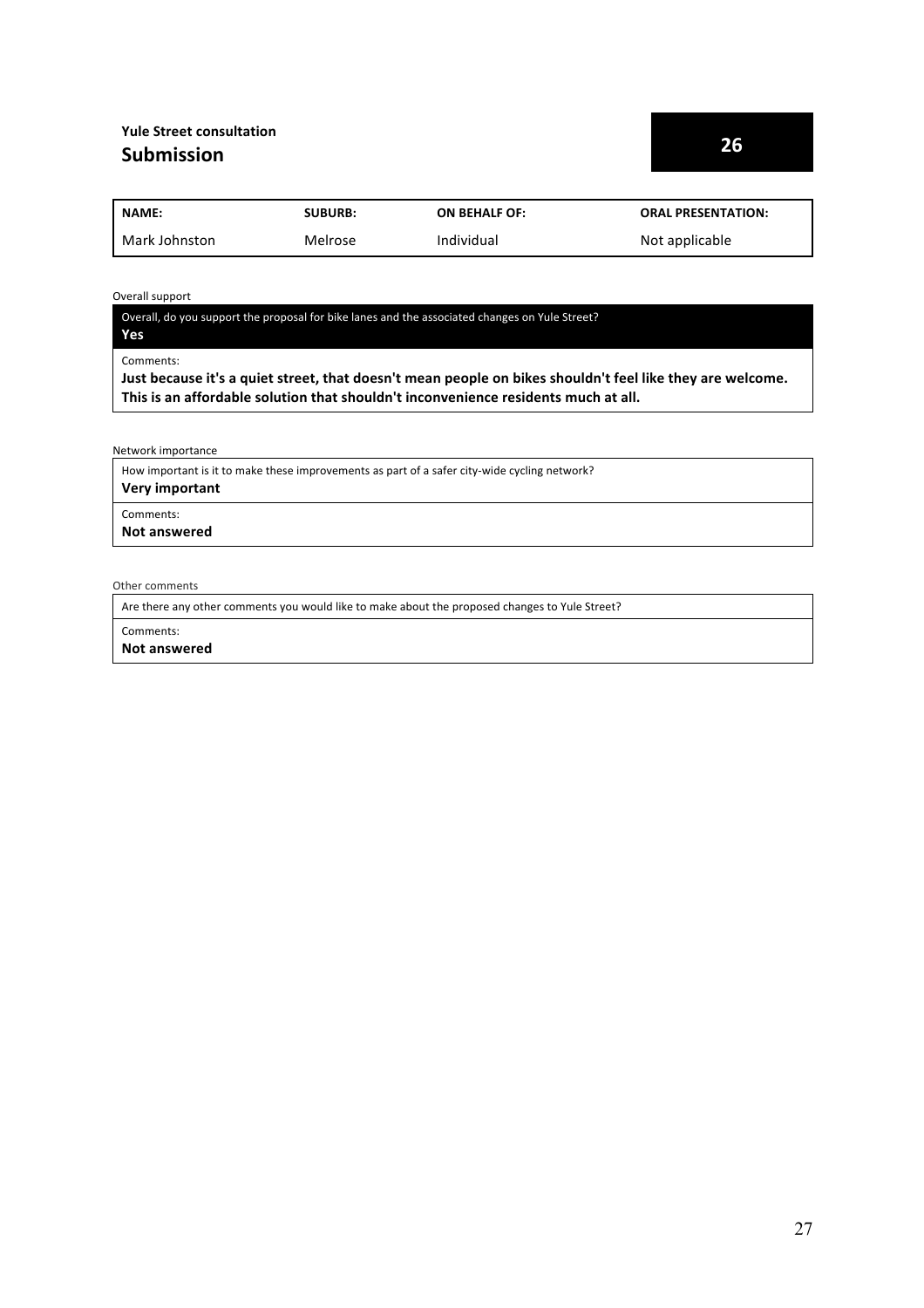## **Yule Street consultation Submission 27**<br>**Submission**

| <b>NAME:</b>    | <b>SUBURB:</b> | <b>ON BEHALF OF:</b> | <b>ORAL PRESENTATION:</b> |
|-----------------|----------------|----------------------|---------------------------|
| Murray Grindlay | Kilbirnie      | Individual           | Not applicable            |

Overall support

Overall, do you support the proposal for bike lanes and the associated changes on Yule Street? **No**

Comments:

What is the need for this? Has any research been done on how many cyclists actually use this street? Given that traffic in the street is light, what need is there for cycle lanes? Cyclists manage all right with it **as it is.**

Network importance

How important is it to make these improvements as part of a safer city-wide cycling network?

**Not important** 

Comments: **Not answered**

Other comments

Are there any other comments you would like to make about the proposed changes to Yule Street?

Comments: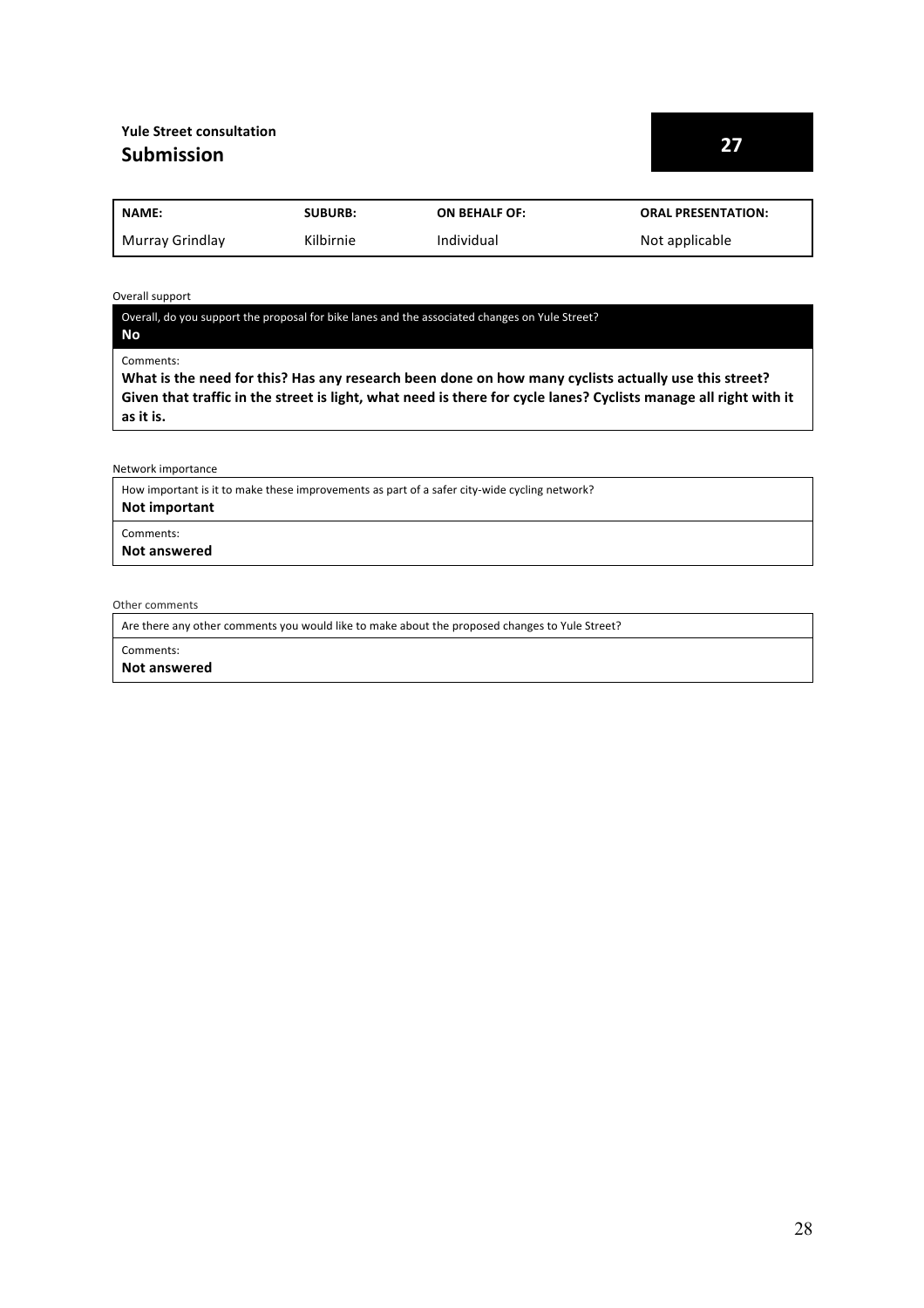## **Yule Street consultation Submission 28**<br>**Submission 28**

| <b>NAME:</b> | <b>SUBURB:</b> | <b>ON BEHALF OF:</b> | <b>ORAL PRESENTATION:</b> |
|--------------|----------------|----------------------|---------------------------|
| Nick T       | Newtown        | Individual           | Not applicable            |

Overall support

Overall, do you support the proposal for bike lanes and the associated changes on Yule Street?

# **Yes, but with changes**

Comments:

Instead of a cycle path, I would support putting bollards on the street to stop through traffic. As it stands, the Coutts St intersection will be very dangerous for cyclists crossing.

Network importance

How important is it to make these improvements as part of a safer city-wide cycling network?

**Moderately important** 

Comments:

**Not answered**

Other comments

Are there any other comments you would like to make about the proposed changes to Yule Street?

Comments: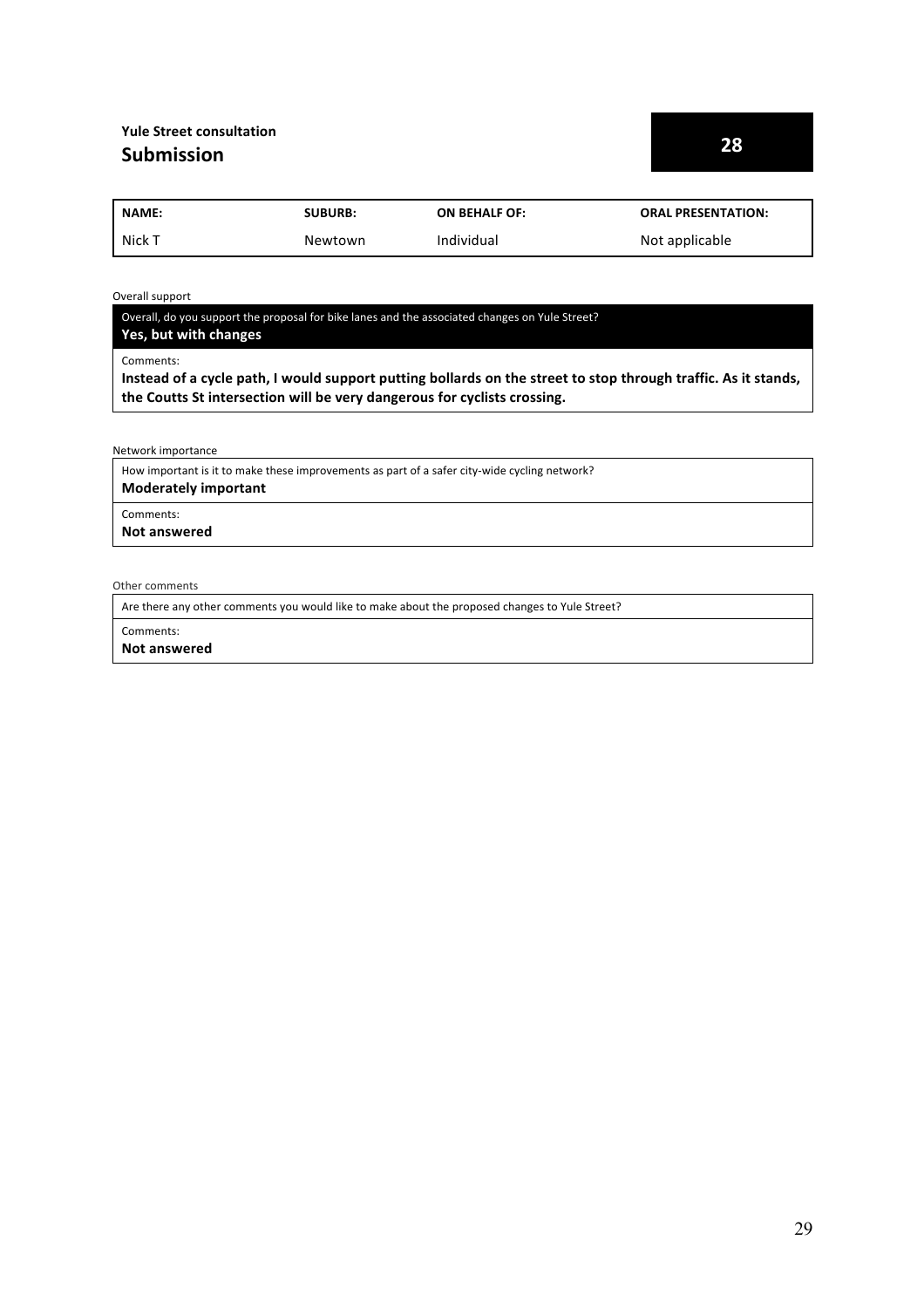# **Yule Street consultation Submission 29**<br>**Submission**

| <b>NAME:</b>   | <b>SUBURB:</b> | <b>ON BEHALF OF:</b> | <b>ORAL PRESENTATION:</b> |
|----------------|----------------|----------------------|---------------------------|
| Patrick Morgan | Newtown        | Individual           | Not applicable            |

Overall support

Overall, do you support the proposal for bike lanes and the associated changes on Yule Street?

## **Yes, but with changes**

Comments:

Also needs traffic calming to make this suitable for riders of all ages and abilities.

Network importance

How important is it to make these improvements as part of a safer city-wide cycling network?

**Very important**

Comments:

**Essential link in the cycling network in the Eastern suburbs.** 

Other comments

Are there any other comments you would like to make about the proposed changes to Yule Street?

Comments: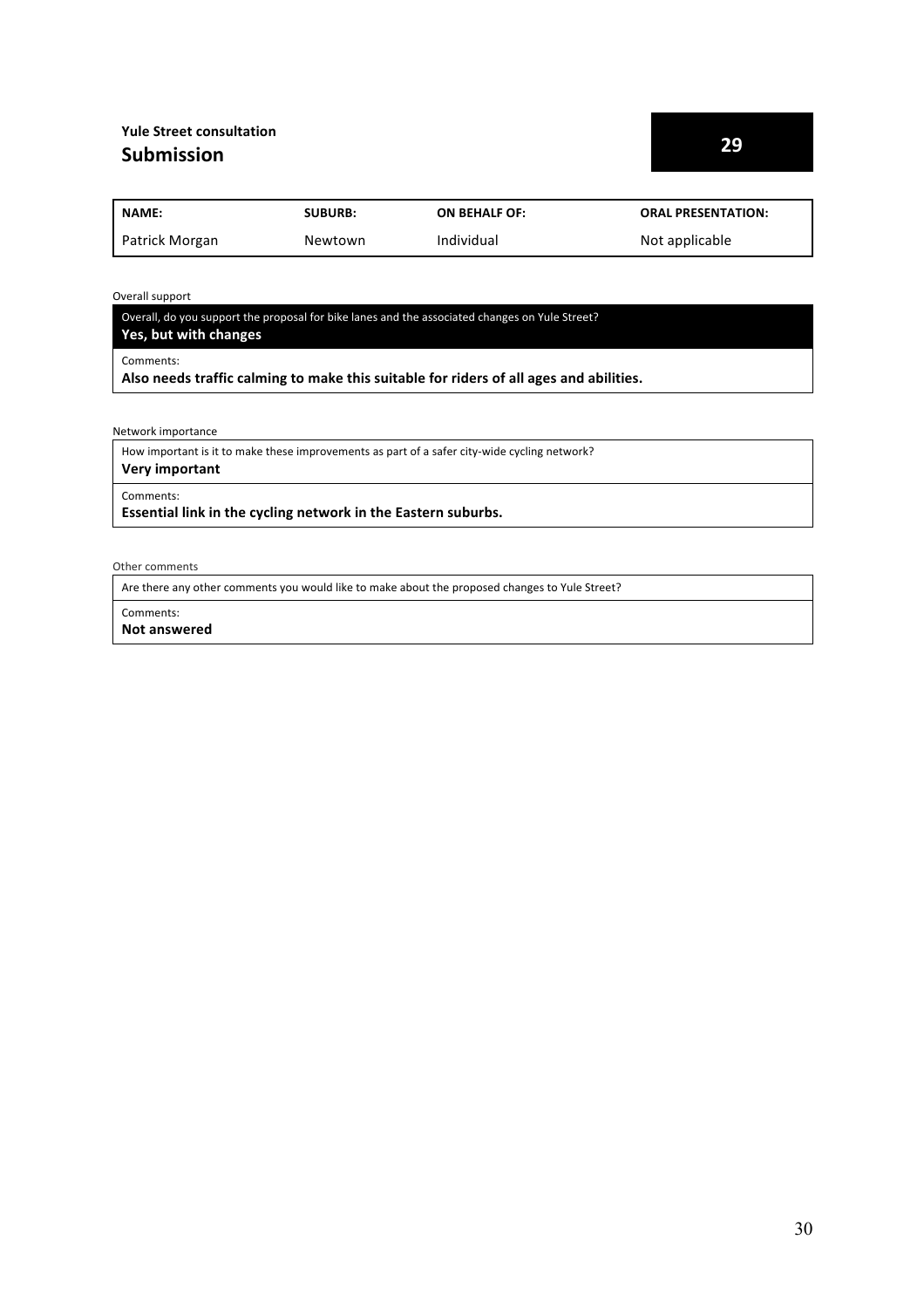## **Yule Street consultation Submission 30**<br>**Submission 30**

| <b>NAME:</b>    | <b>SUBURB:</b> | ON BEHALF OF: | <b>ORAL PRESENTATION:</b> |
|-----------------|----------------|---------------|---------------------------|
| Pete Burtonwood | Wadestown      | Individual    | Not applicable            |

Overall support

Overall, do you support the proposal for bike lanes and the associated changes on Yule Street? **Yes** Comments: **Not answered** 

Network importance

How important is it to make these improvements as part of a safer city-wide cycling network?

**Very important**

Comments:

**Not answered** 

Other comments

Are there any other comments you would like to make about the proposed changes to Yule Street?

Comments: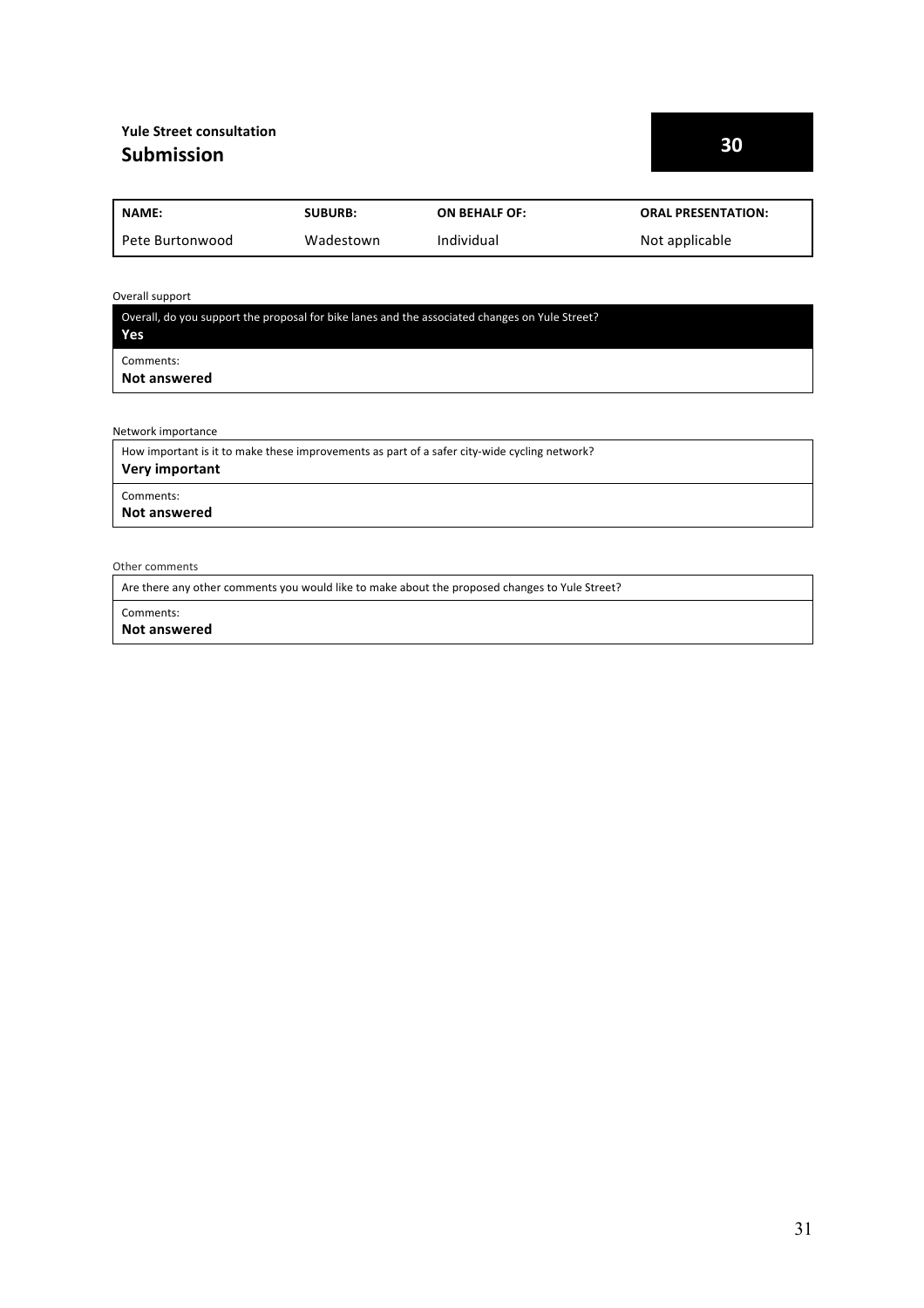# **Yule Street consultation Submission 31**<br>**Submission 31**

| <b>NAME:</b> | <b>SUBURB:</b> | ON BEHALF OF: | <b>ORAL PRESENTATION:</b> |
|--------------|----------------|---------------|---------------------------|
| Peter        | Lyall Bay      | Individual    | Not applicable            |

Overall support

Overall, do you support the proposal for bike lanes and the associated changes on Yule Street?

**No**

Comments:

a waste of effort and paint. and will just annoy the residents

Network importance

How important is it to make these improvements as part of a safer city-wide cycling network?

**Very important**

Comments:

**Not answered** 

Other comments

Are there any other comments you would like to make about the proposed changes to Yule Street?

Comments: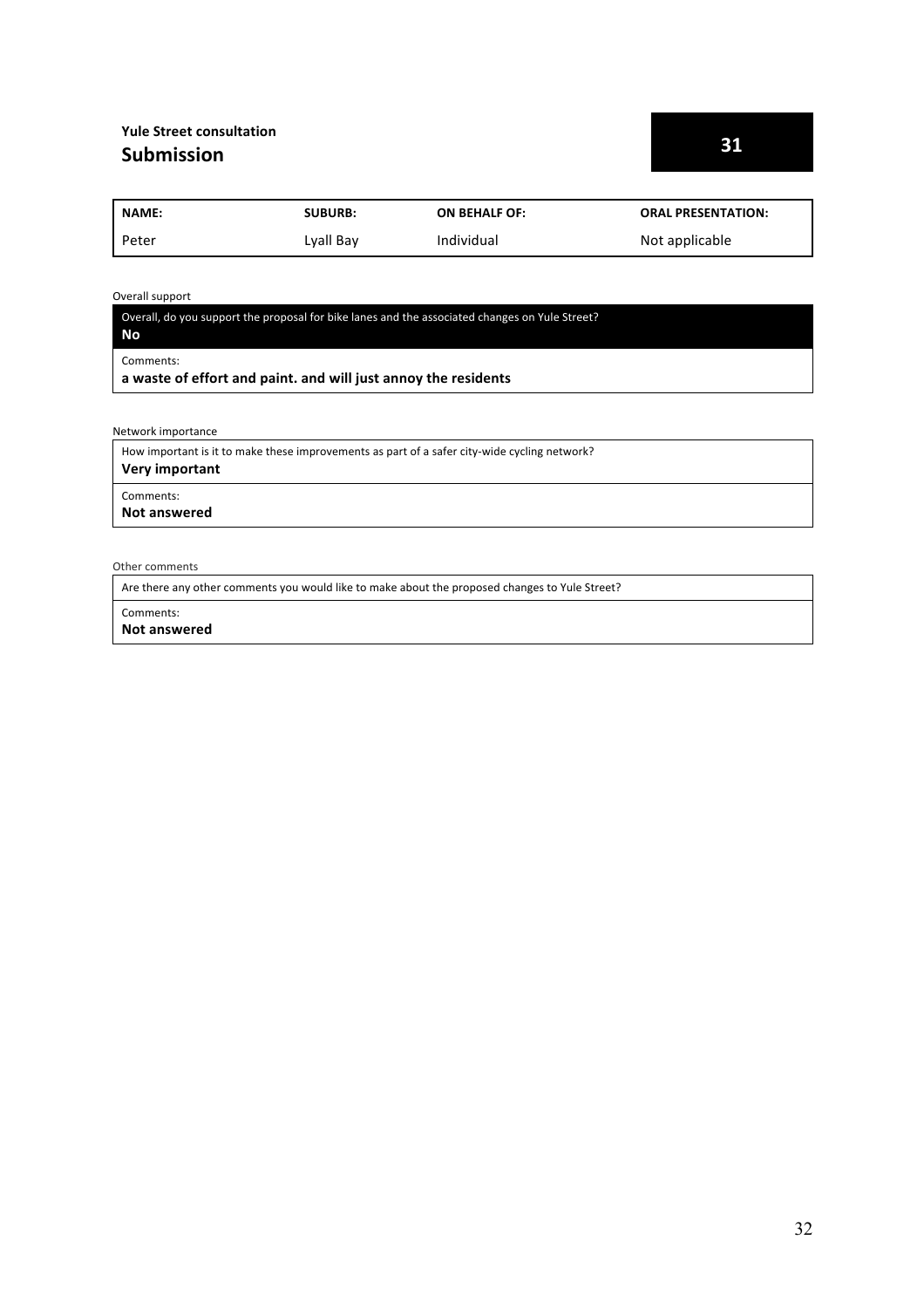# **Yule Street consultation Submission 32**<br>**Submission 32**

| <b>NAME:</b> | <b>SUBURB:</b> | <b>ON BEHALF OF:</b> | <b>ORAL PRESENTATION:</b> |
|--------------|----------------|----------------------|---------------------------|
| l Peter      | Hataitai       | Individual           | Not applicable            |

Overall support

| Overall, do you support the proposal for bike lanes and the associated changes on Yule Street?<br>Yes |
|-------------------------------------------------------------------------------------------------------|
| Comments:<br>Not answered                                                                             |

Network importance

How important is it to make these improvements as part of a safer city-wide cycling network?

**Very important**

Comments:

**Not answered** 

Other comments

Are there any other comments you would like to make about the proposed changes to Yule Street?

Comments: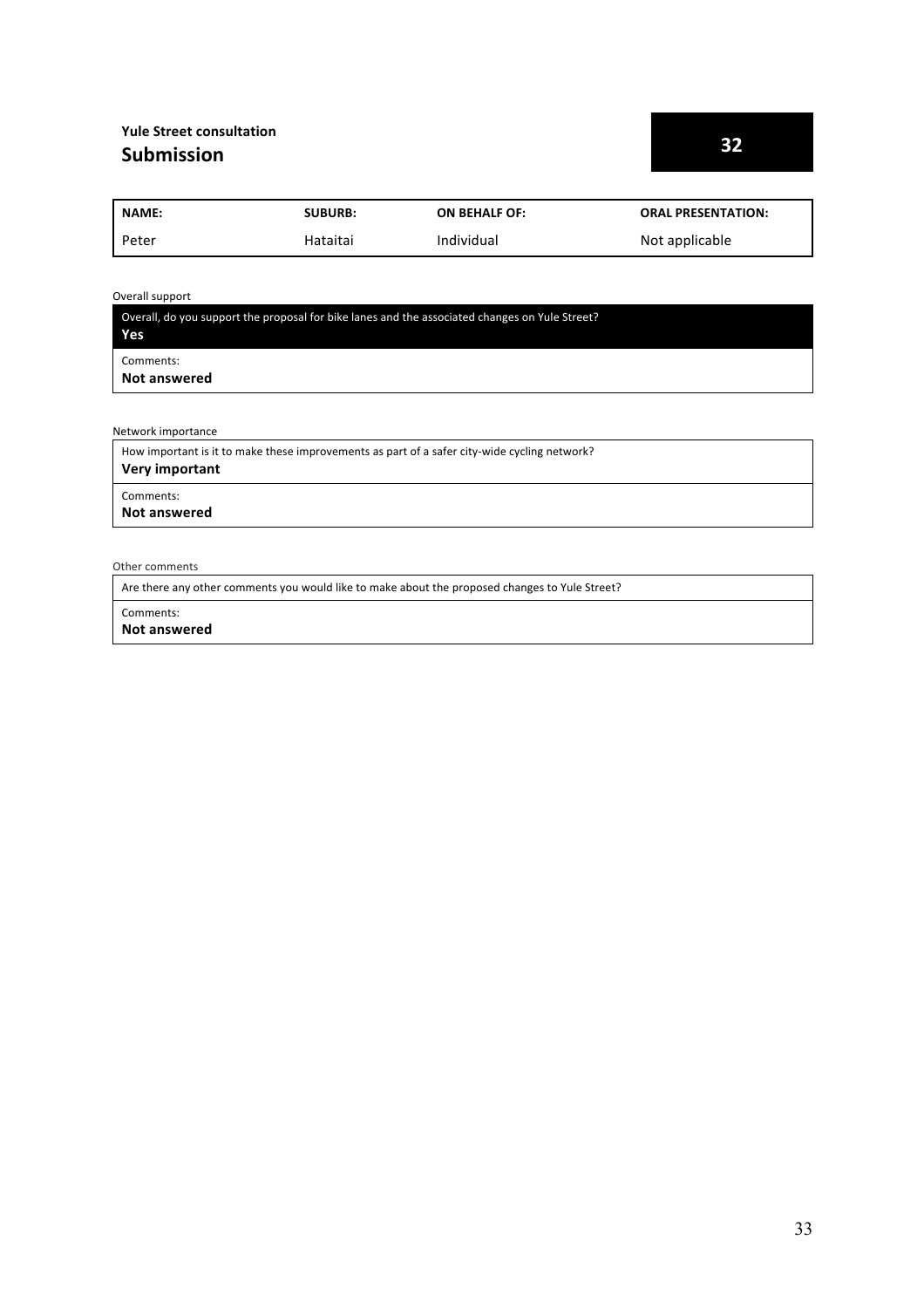## **Yule Street consultation Submission 33**<br>**Submission 33**

| <b>NAME:</b> | <b>SUBURB:</b> | ON BEHALF OF: | <b>ORAL PRESENTATION:</b> |
|--------------|----------------|---------------|---------------------------|
| Peter        | Kilbirnie      | Individual    | Not applicable            |

Overall support

Overall, do you support the proposal for bike lanes and the associated changes on Yule Street?

Comments:

**No**

Leonie gill is great, why does the cycleway not go straight from Crawford along queens drive and then through Leonie gill. Instead the option is to take the cycle way through heavily congested kilbernie.

Network importance

How important is it to make these improvements as part of a safer city-wide cycling network?

**Low importance**

Comments:

**Not answered**

Other comments

Are there any other comments you would like to make about the proposed changes to Yule Street?

Comments: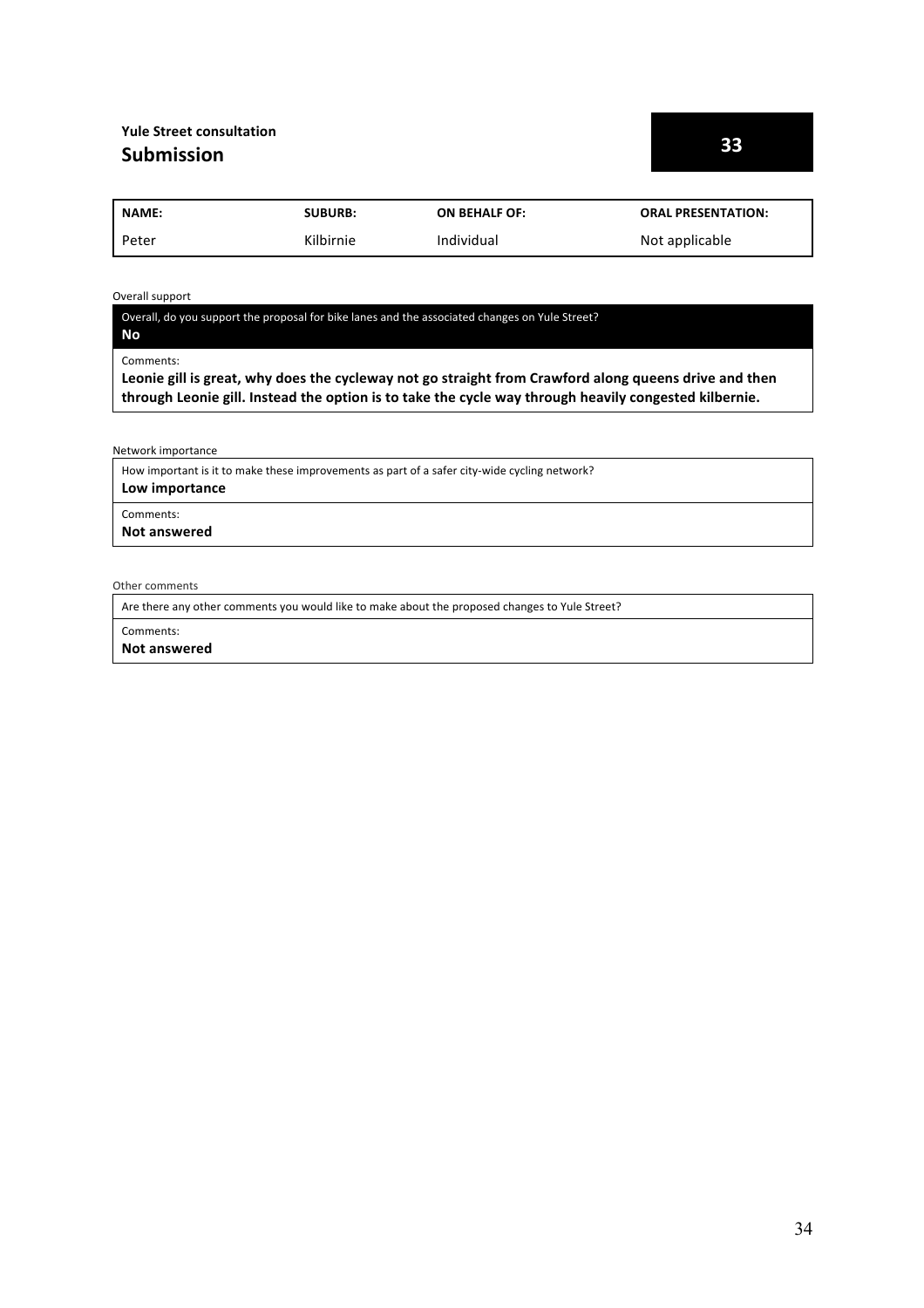## **Yule Street consultation Submission 34**<br>**Submission 34**

| <b>NAME:</b> | <b>SUBURB:</b> | <b>ON BEHALF OF:</b> | <b>ORAL PRESENTATION:</b> |
|--------------|----------------|----------------------|---------------------------|
| Pru Popple   | Lyall Bay      | Individual           | Not applicable            |

Overall support

Overall, do you support the proposal for bike lanes and the associated changes on Yule Street?

Comments:

**No**

Why is this required as a cyclist I have no issues with the current format. As a rate payer there are other things with a greater level of importance that should have money spent on.

Network importance

How important is it to make these improvements as part of a safer city-wide cycling network?

**Not important** 

Comments:

**Not answered**

Other comments

Are there any other comments you would like to make about the proposed changes to Yule Street?

Comments: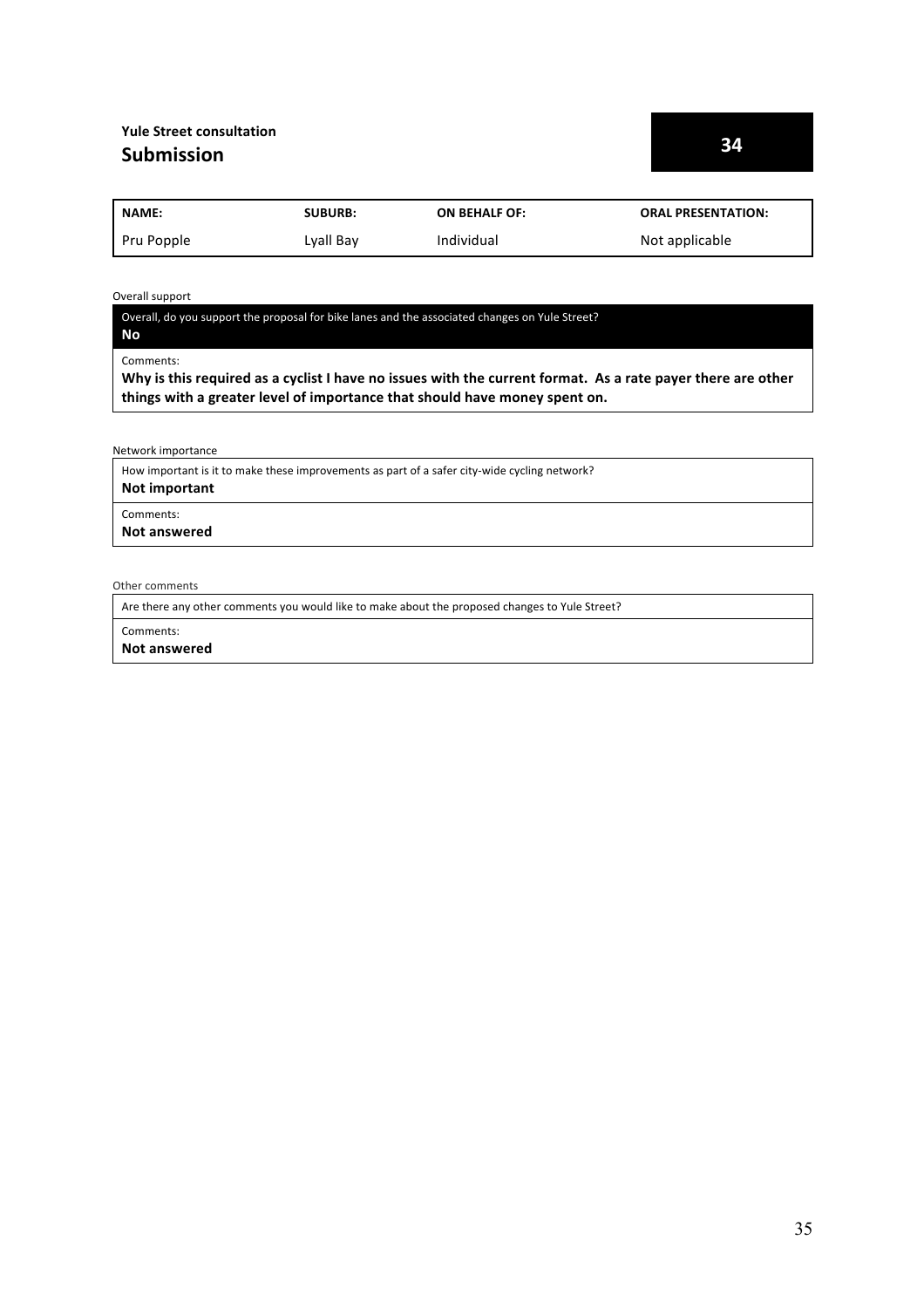| <b>NAME:</b> | <b>SUBURB:</b> | <b>ON BEHALF OF:</b> | <b>ORAL PRESENTATION:</b> |
|--------------|----------------|----------------------|---------------------------|
| Richard      | Lvall Bav      | Individual           | Not applicable            |

#### Overall support

### Overall, do you support the proposal for bike lanes and the associated changes on Yule Street? Yes, but with changes

#### Comments:

When my son starts biking to EBIS next year, this looks like it will be the key route for him. I fully support choosing a quiet local street instead of a busier road like Onepu Road. I think that there isn't much really needed midblock, and so the on-road lanes seem fine. People don't seem to drive fast on Yule St, so it doesn't seem like anything else is needed to control speeds. What would be good though is something to help at the Coutts St and Rongotai Road intersections. Maybe some kerb extensions and/or median **islands to reduce the length he has to cross** 

#### Network importance

How important is it to make these improvements as part of a safer city-wide cycling network? **Very important**

### Comments:

This north-south link is critical to our kids having the freedom to bike to rugby practice, the pool and **intermediate school.**

#### Other comments

Are there any other comments you would like to make about the proposed changes to Yule Street?

Comments: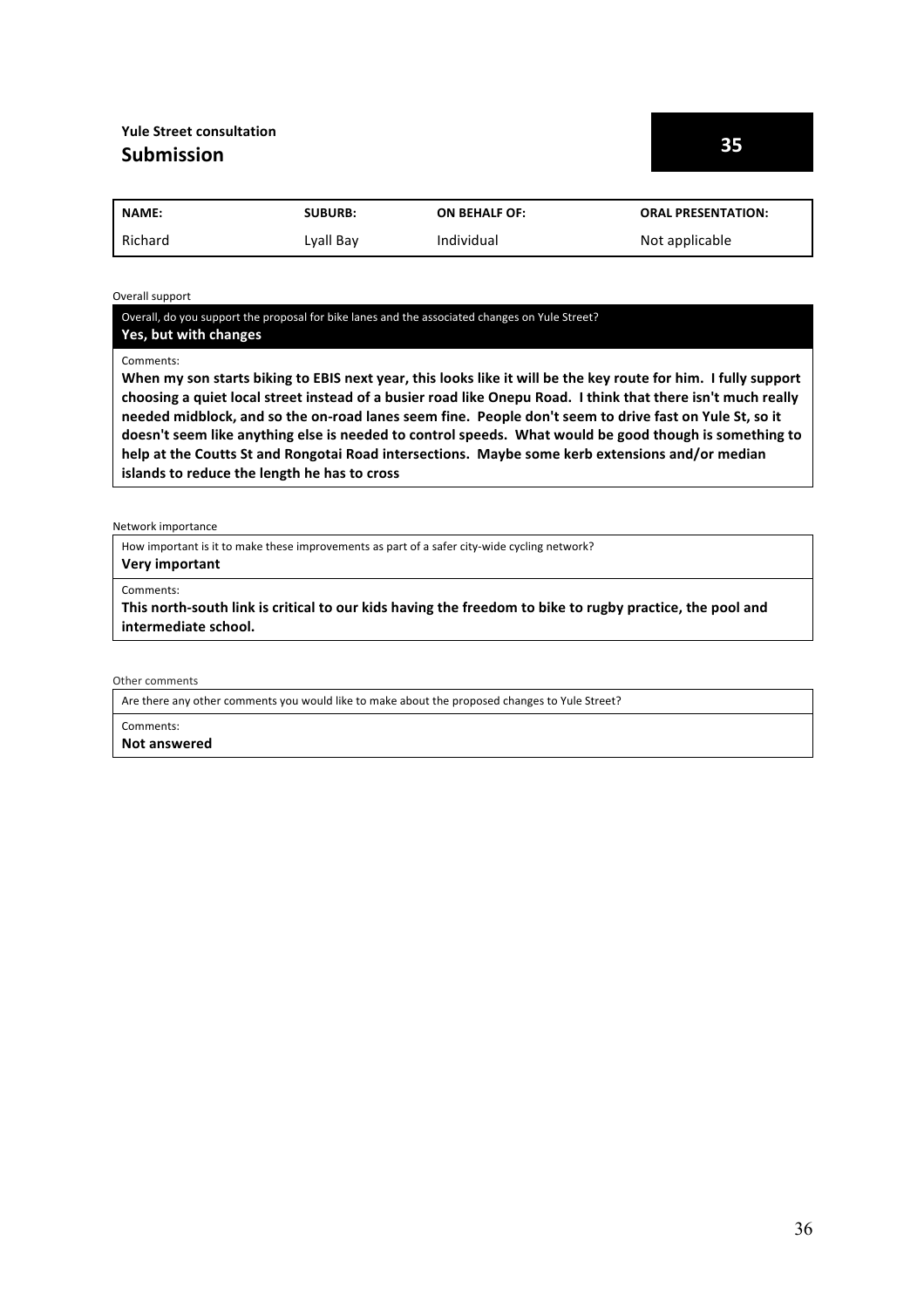| <b>NAME:</b> | <b>SUBURB:</b> | ON BEHALF OF: | <b>ORAL PRESENTATION:</b> |
|--------------|----------------|---------------|---------------------------|
| Ron Beernink | Other          | Individual    | Not applicable            |

Overall support

Overall, do you support the proposal for bike lanes and the associated changes on Yule Street? Yes, but with changes

Comments:

Having road side cycle lanes requires a wider buffer zone between the cycle lane and parked cars. There should also be an enforced lower speed to protect less confident cyclists from cars. This type of road could be used as a 2+1 road design trial as is now very common in Holland (see attached photo).

#### Network importance

How important is it to make these improvements as part of a safer city-wide cycling network?

**Important**

Comments:

This particular route is an important part of the cycling network.

Other comments

Are there any other comments you would like to make about the proposed changes to Yule Street?

Comments: **Not answered** 

37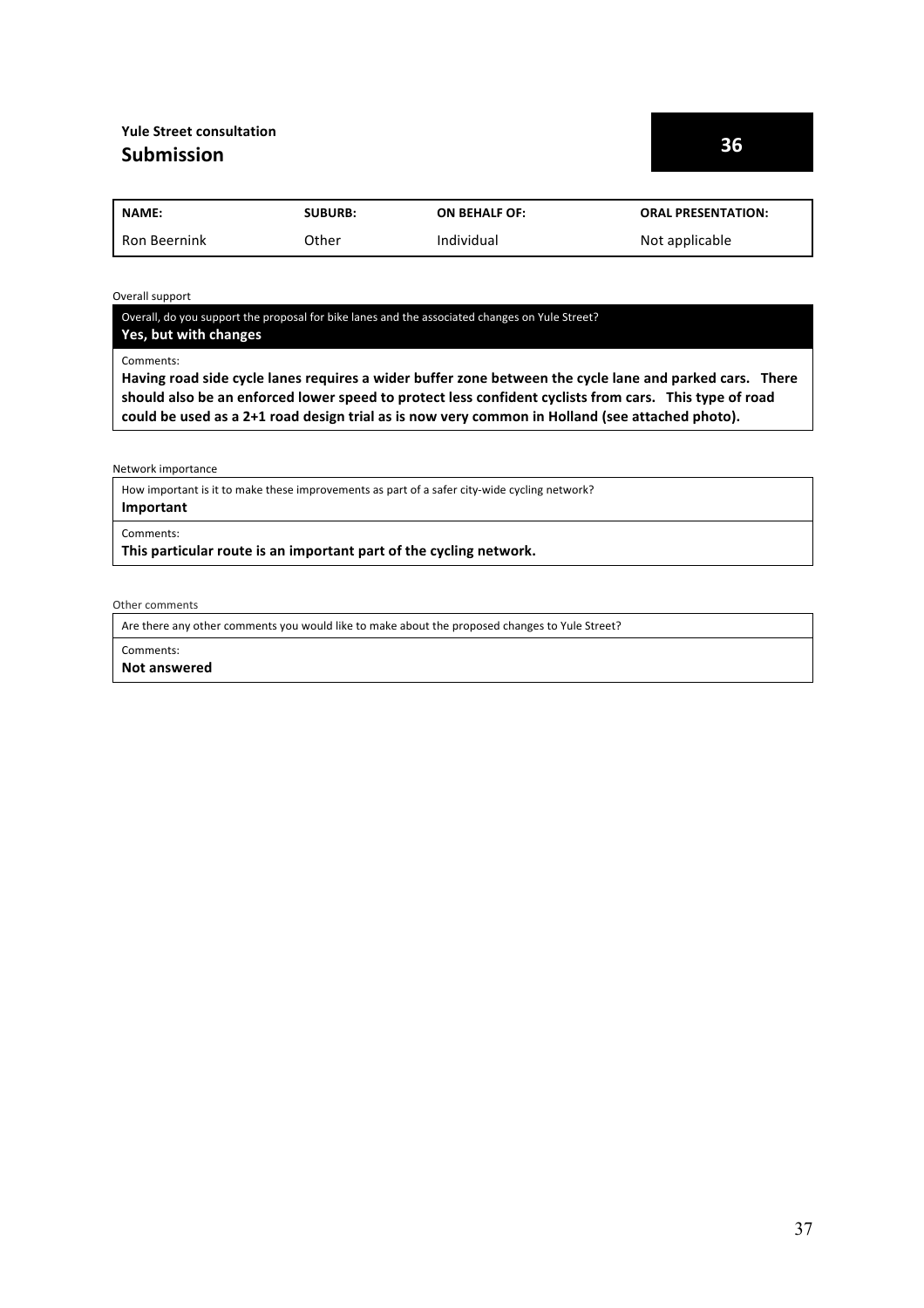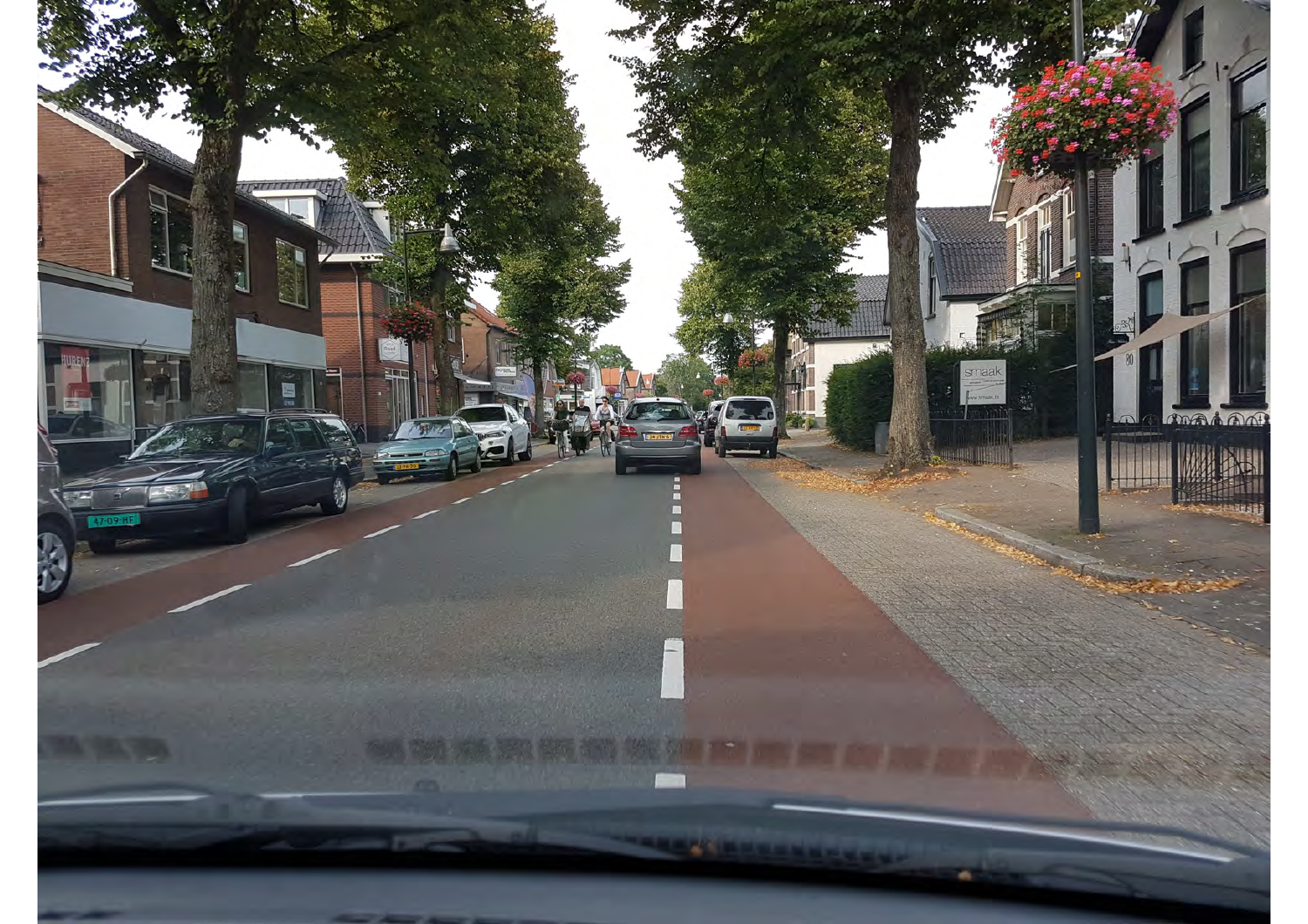# **Yule Street consultation Submission 37**<br>**Submission 37**

| <b>NAME:</b> | <b>SUBURB:</b> | <b>ON BEHALF OF:</b> | <b>ORAL PRESENTATION:</b> |
|--------------|----------------|----------------------|---------------------------|
| Thomas O     | Not answered   | Individual           | Not applicable            |

Overall support

Overall, do you support the proposal for bike lanes and the associated changes on Yule Street?

**Yes**

Comments:

This, while not high priority, links up the network and costs basically nothing.

Network importance

How important is it to make these improvements as part of a safer city-wide cycling network?

**Moderately important** 

Comments:

Why not? Lots of room on the street. Paint is cheap.

Other comments

Are there any other comments you would like to make about the proposed changes to Yule Street?

Comments: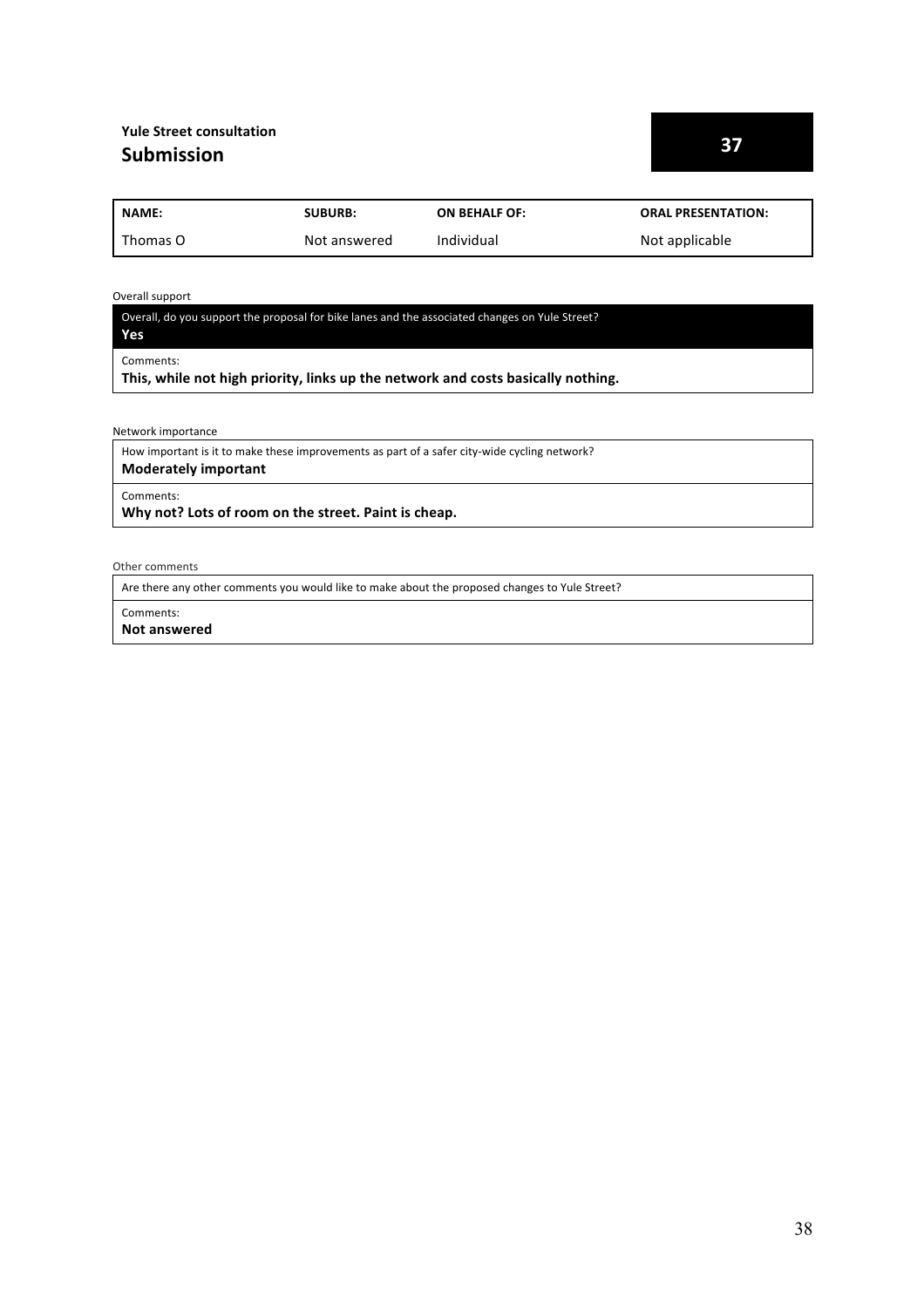| <b>NAME:</b> | <b>SUBURB:</b> | <b>ON BEHALF OF:</b> | <b>ORAL PRESENTATION:</b> |
|--------------|----------------|----------------------|---------------------------|
| Tim Jenkins  | Wilton         | Individual           | Not applicable            |

Overall support

Overall, do you support the proposal for bike lanes and the associated changes on Yule Street?

Comments:

**Yes**

If Yule Street is seen as a quiet street, some traffic calming measures and streetscape enhancements would be goos. Also, the on road cycle lanes seem to be in the door zone, which is not ideal.

Network importance

How important is it to make these improvements as part of a safer city-wide cycling network?

**Very important**

Comments:

**Not answered** 

Other comments

Are there any other comments you would like to make about the proposed changes to Yule Street?

Comments: